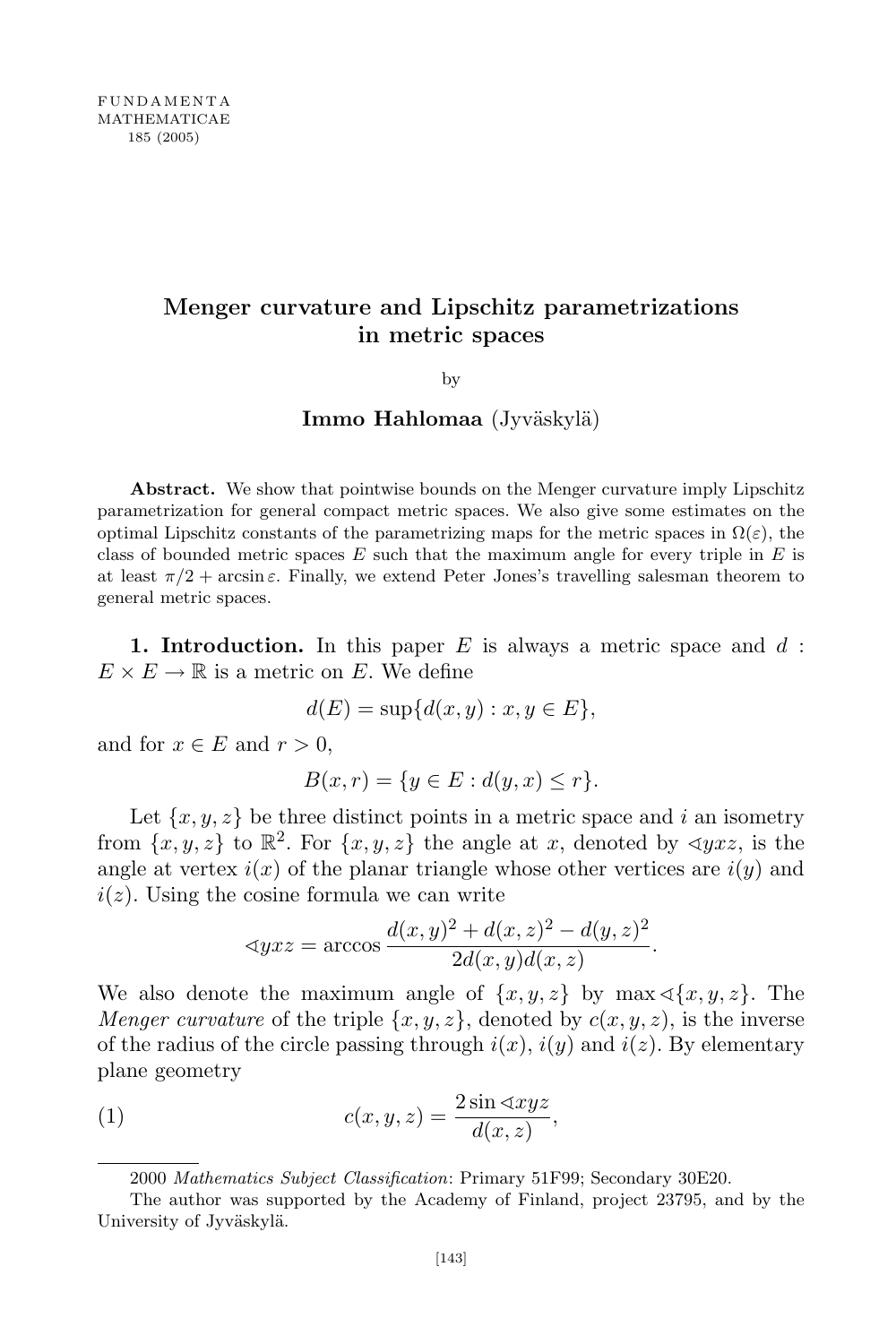from which we easily get

$$
c(x,y,z) = \frac{\sqrt{(d_1+d_2+d_3)(d_1+d_2-d_3)(d_1-d_2+d_3)(-d_1+d_2+d_3)}}{d_1d_2d_3},
$$

where  $d_1 = d(x, y)$ ,  $d_2 = d(y, z)$  and  $d_3 = d(x, z)$ . The condition  $c(x, y, z) = 0$ means that the maximum distance in  $\{x, y, z\}$  is the same as the sum of the other two distances.

Karl Menger introduced this definition of curvature in [10]. In his terminology a metric space E has at a point p the curvature  $K_M(p)$  if  $c(x, y, z) \rightarrow$  $K_M(p)$  as the distinct points x, y and z converge independently and simultaneously to p. He proved that a simple metric arc  $\Gamma$  such that  $K_M(p) = 0$ for all  $p \in \Gamma$  and such that each subset of four points of  $\Gamma$  is isometric with a subset of  $\mathbb{R}^3$  is isometric with a segment of  $\mathbb{R}$ . Schoenberg showed in [12] that the latter condition in this statement can be replaced by the weaker condition that for any four points of  $\Gamma$  the so-called ptolemaic inequality is satisfied.

Menger curvature has turned out to be a useful tool for studying relations between rectifiability, Cauchy integral and analytic capacity. For  $z_1, z_2, z_3$  $\in \mathbb{C}$  we have

(2) 
$$
c(z_1, z_2, z_3)^2 = \sum_{\sigma} \frac{1}{(z_{\sigma(1)} - z_{\sigma(3)}) \overline{(z_{\sigma(2)} - z_{\sigma(3)})}},
$$

where  $\sigma$  runs through all six permutations of  $\{1, 2, 3\}$ . This relation between Menger curvature and the Cauchy kernel  $1/z, z \in \mathbb{C}$ , was found by Melnikov in [8]. We say that  $F \subset \mathbb{C}$  is 1-regular if there exists  $C < \infty$  such that  $C^{-1}r \leq \mathcal{H}^1(F \cap B(x,r)) \leq Cr$  whenever  $x \in F$  and  $r \in [0, d(F)]$ , where  $\mathcal{H}^1$  is the 1-dimensional Hausdorff measure. In [7] Mattila, Melnikov and Verdera proved that for a compact 1-regular set  $F \subset \mathbb{C}$  the Cauchy singular integral operator is bounded in  $L^2(F)$  with respect to the restriction of  $\mathcal{H}^1$ to  $F$  if and only if  $F$  is contained in a 1-regular curve. They first proved, by using earlier work of David and Semmes (see [4]) that the latter condition is satisfied if and only if there exists  $M < \infty$  such that

$$
\iiint\limits_{(F\cap B)^3} c(z_1, z_2, z_3)^2 d\mathcal{H}^1 z_1 d\mathcal{H}^1 z_2 d\mathcal{H}^1 z_3 \leq Md(B)
$$

for every ball  $B$  in  $\mathbb C$ . Using the identity (2) they obtained the final conclusion.

David and Léger have proved that if  $F \subset \mathbb{C}$  with  $\mathcal{H}^1(F) < \infty$  and

$$
\iint\limits_{F} \int\limits_{F} c(z_1, z_2, z_3)^2 d\mathcal{H}^1 z_1 d\mathcal{H}^1 z_2 d\mathcal{H}^1 z_3 < \infty,
$$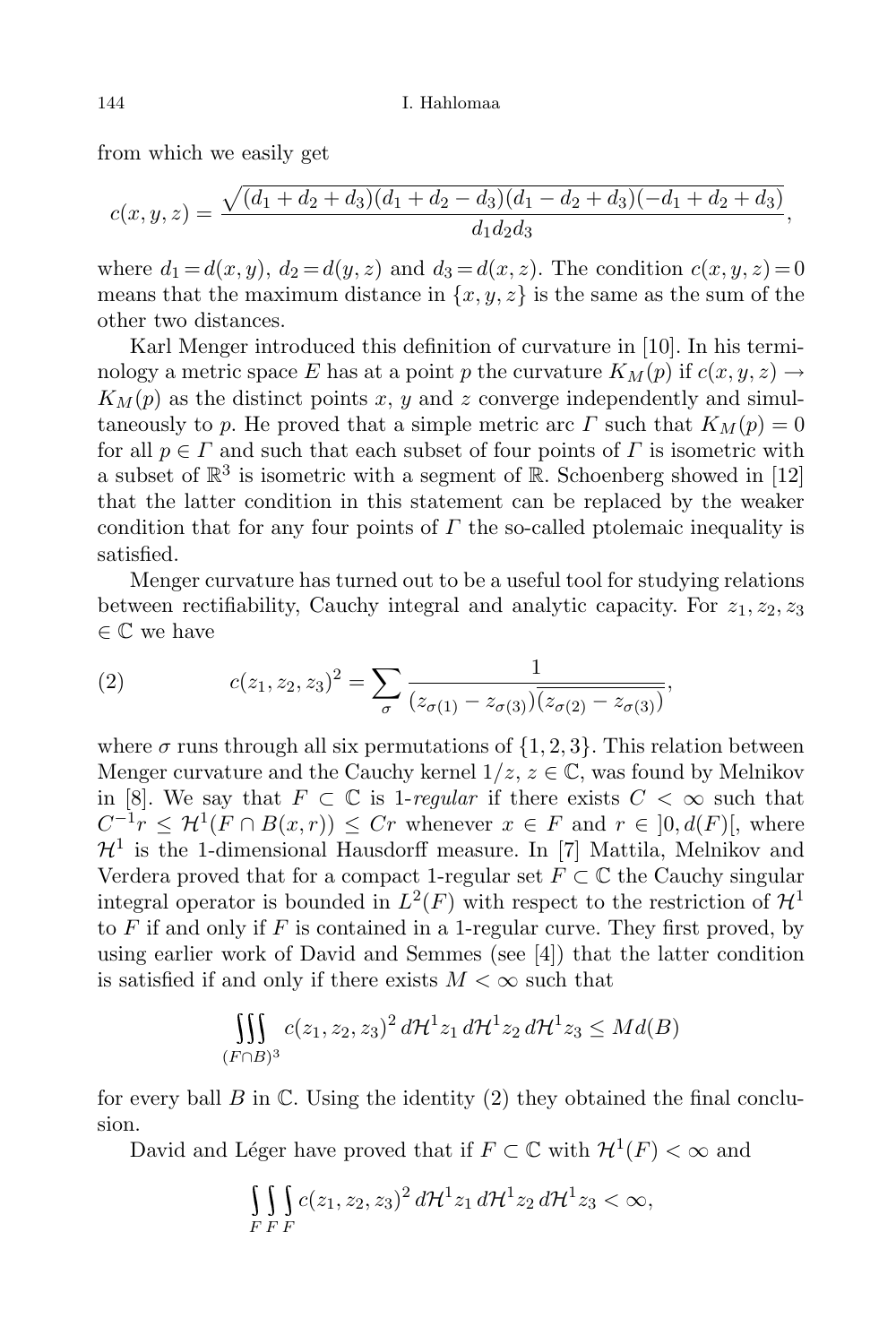then there are rectifiable curves  $\Gamma_1, \Gamma_2, \ldots$  such that

$$
\mathcal{H}^1\Big(F\setminus\bigcup_{i=1}^{\infty}\varGamma_i\Big)=0.
$$

We say that a set is a rectifiable curve if it is the image of a bounded interval under a Lipschitz map. Léger's proof can be found in  $[6]$ . David used this theorem when he proved in [3] that if  $F \subset \mathbb{C}$  is compact with  $\mathcal{H}^1(F) < \infty$ and  $\mathcal{H}^1(F \cap \Gamma) = 0$  for every rectifiable curve  $\Gamma$ , then  $F$  is removable for bounded analytic functions. This last conclusion means that for every open set U containing F every bounded analytic function in  $U \backslash F$  has an analytic extension to U or, equivalently, every bounded analytic function in  $\mathbb{C} \setminus F$  is constant. In [13] Tolsa proved that a compact set  $F \subset \mathbb{C}$  is not removable for bounded analytic functions if and only if  $F$  supports a positive Radon measure  $\mu$  such that  $\mu(B) \leq d(B)$  for every ball B in C and

$$
\iiint c(z_1, z_2, z_3)^2 d\mu z_1 d\mu z_2 d\mu z_3 < \infty.
$$

We say that E has the *complete property*  $\Omega$  if  $\max \{\langle x, y, z \rangle > \pi/2 \}$  for every triple  $\{x, y, z\} \subset E$ . If there is  $\alpha > 0$  such that max  $\langle x, y, z \rangle \ge$  $\pi/2 + \alpha$  for every triple  $\{x, y, z\} \subset E$ , we say that E has the *complete* property  $\Omega^*$  (with a constant  $\alpha$ ). This means that

(3) 
$$
d(x, z)^{2} \ge d(x, y)^{2} + d(y, z)^{2} + 2d(x, y)d(y, z)\sin \alpha
$$

for  $\{x, y, z\} \subset E$  whenever  $d(x, z) = d(\{x, y, z\})$ . We also denote by  $\Omega(\varepsilon)$ ,  $0 \leq \varepsilon \leq 1$ , the set of bounded metric spaces which have the complete property  $\Omega^*$  with the constant arcsin  $\varepsilon$ . We say that E has the property  $\Omega^*$ at a point  $x \in E$  if there exists  $\delta_x > 0$  such that  $B(x, \delta_x)$  has the complete property  $\Omega^*$ . If E has the property  $\Omega^*$  at each of its points, we say that E has the *property*  $\Omega^*$ .

Compact connected metric spaces with properties  $\Omega$  and  $\Omega^*$  have been studied in [2]. In this paper we prove that pointwise bounds on the Menger curvature imply Lipschitz parametrization for general compact metric spaces. We also give rather sharp estimates on the Lipschitz constants of the parametrizing maps. In Theorem 3.7 we show that for  $E \in \Omega(\varepsilon)$  there exist  $A \subset [0, 1]$  and a surjective map  $f : A \to E$  such that

$$
d(E)\frac{\varepsilon}{2}|s-t| \leq d(f(s), f(t)) \leq d(E)\frac{9}{2\varepsilon}|s-t|
$$

for all  $s, t \in A$ .

For  $F \subset \mathbb{R}^n$  and a cube  $Q \subset \mathbb{R}^n$  set

$$
\beta_F(Q) = \inf_L d(Q)^{-1} \sup \{ d(y, L) : y \in F \cap 3Q \},\
$$

where the infimum is taken over all lines in  $\mathbb{R}^n$  and  $3Q$  is the cube with the same center as  $Q$  and sides parallel to the sides of  $Q$ , but whose diameter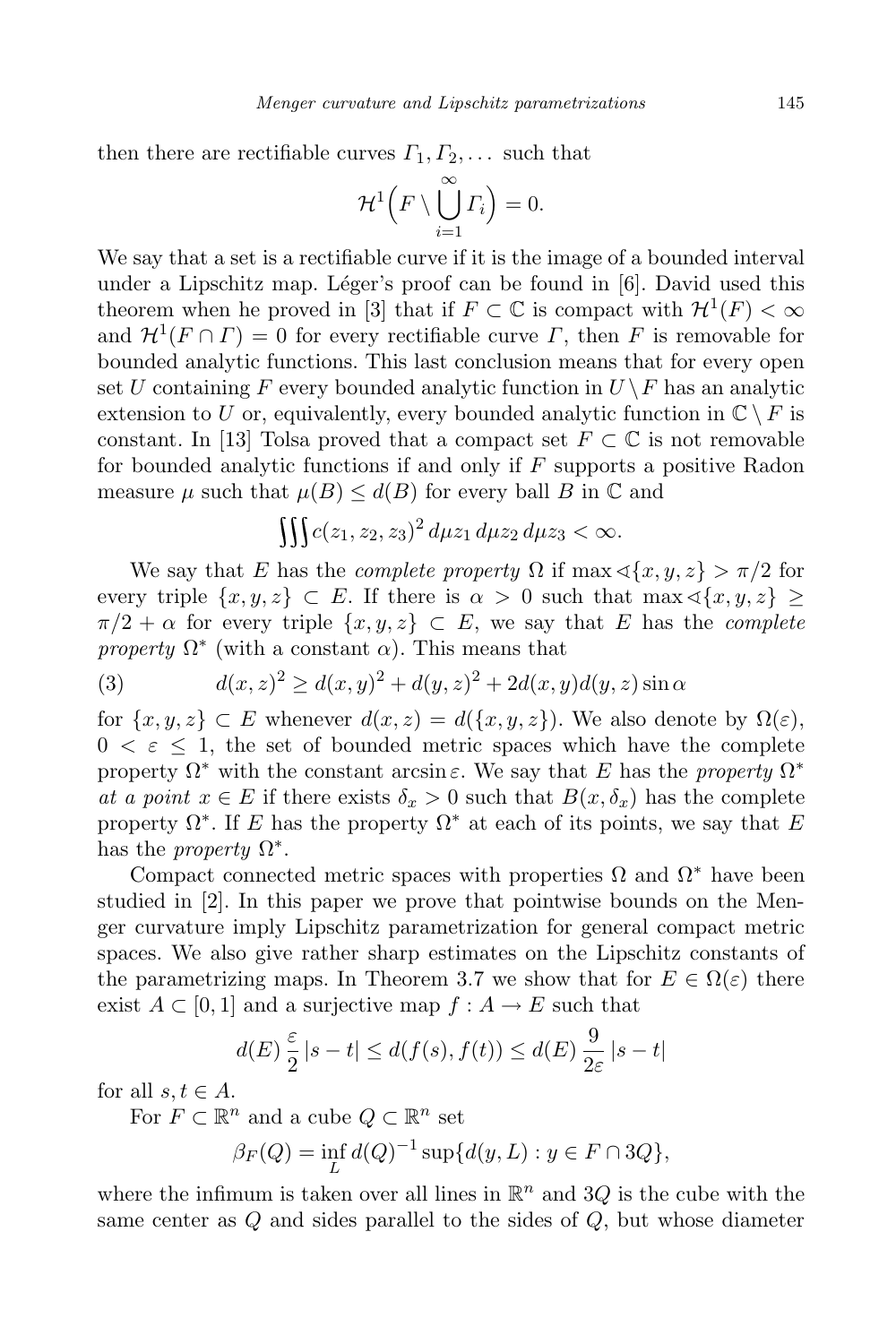is  $3d(Q)$ . A cube  $Q \subset \mathbb{R}^n$  is dyadic if  $Q = \prod_{i=1}^n [k_i 2^{-k}, (k_i + 1)2^{-k}]$ , where  $k \in \mathbb{Z}$  and  $k_i \in \mathbb{Z}$  for  $i = 1, \ldots, n$ . P. W. Jones proved in [5] that a compact  $F \subset \mathbb{R}^n$  is contained in a rectifiable curve if

(4) 
$$
\sum_{Q} \beta_F(Q)^2 d(Q) < \infty,
$$

where the sum is taken over all dyadic cubes in  $\mathbb{R}^n$ . F. Ferrari, B. Franchi and H. Pajot have extended this result to geodesic metric spaces of a certain type. Theorem 5.3 is some kind of an analog in the setting of general metric spaces.

In fact, Jones proved in the case  $n = 2$  that for a compact  $F \subset \mathbb{R}^n$  the condition (4) is satisfied if and only if F lies in a rectifiable curve. In [11] Okikiolu extended this result to general  $n \in \mathbb{N}$ .

**2. Order.** We say that an injective map  $j: E \to \mathbb{R}$  is an order on E if for all  $x, y, z \in E$  the condition  $j(x) < j(y) < j(z)$  implies that  $d(x, z) >$  $\max\{d(x, y), d(y, z)\}.$ 

If  $j : E \to \mathbb{R}$  is an order on E and  $E' \subset E$ , clearly the restriction  $j|_{E'}: E' \to \mathbb{R}$  is an order on  $E'$ . For  $A \subset \mathbb{R}$  a function  $j: A \to \mathbb{R}$  is an order if and only if j is strictly increasing or decreasing. If  $j_1$  and  $j_2$  are orders on E then  $j_2 = s \circ j_1$ , where  $s = j_2 \circ j_1^{-1} : j_1(E) \to \mathbb{R}$  is an order on  $j_1(E)$ . On the other hand, if j is an order on E and  $s : j(E) \to \mathbb{R}$  is strictly increasing or decreasing, then  $s \circ j$  is also an order on E. If E has an order, by the next proof we can construct one in the following way: Choose  $a, b \in E$ ,  $a \neq b$ , and set, for all  $x \in E$ ,

(5) 
$$
j(x) = \begin{cases} -d(x,a) & \text{if } d(x,b) > \max\{d(x,a), d(a,b)\}, \\ d(x,a) & \text{elsewhere.} \end{cases}
$$

For  $\{x_1, \ldots, x_n\} \subset E, n \in \mathbb{N}$ , we will use the notation  $x_1 x_2 \ldots x_n$  if there is an order j on  $\{x_1, ..., x_n\}$  such that  $j(x_i) < j(x_{i+1})$  for  $i = 1, ..., n-1$ . In particular,  $xyz$  will symbolize the relation  $d(x, z) > \max\{d(x, y), d(y, z)\}.$ 

PROPOSITION 2.1. Let E be a metric space such that each subset of  $E$ of at most four points has an order. Then the whole space  $E$  has an order.

*Proof.* Choose  $a, b \in E$ ,  $a \neq b$ , and define  $j : E \to \mathbb{R}$  by (5). We check first that j is injective. Let  $x, y \in E$  with  $x \neq y$ . Clearly  $j(x) \neq 0 = j(a)$  for  $x \neq a$  and  $j(x) \neq j(y)$  when  $d(x, a) \neq d(y, a)$ . Hence we can assume that  $x, y \neq a$  and  $d(x, a) = d(y, a)$ . Let i be an order on  $\{a, b, x, y\} \subset E$ . Since  $d(x, a) = d(y, a)$ , we have either  $i(x) < i(a) < i(y)$  or  $i(y) < i(a) < i(x)$ . We can assume that  $i(x) < i(a) < i(y)$  is true. If now  $i(b) < i(a)$ , then  $d(x, b)$  $d({x, a, b})$  and yab. Thus  $j(x) = d(x, a) \neq -d(x, a) = -d(y, a) = j(y)$ . If  $i(b) > i(a)$ , we conclude similarly that  $j(x) < 0$  and  $j(y) > 0$ .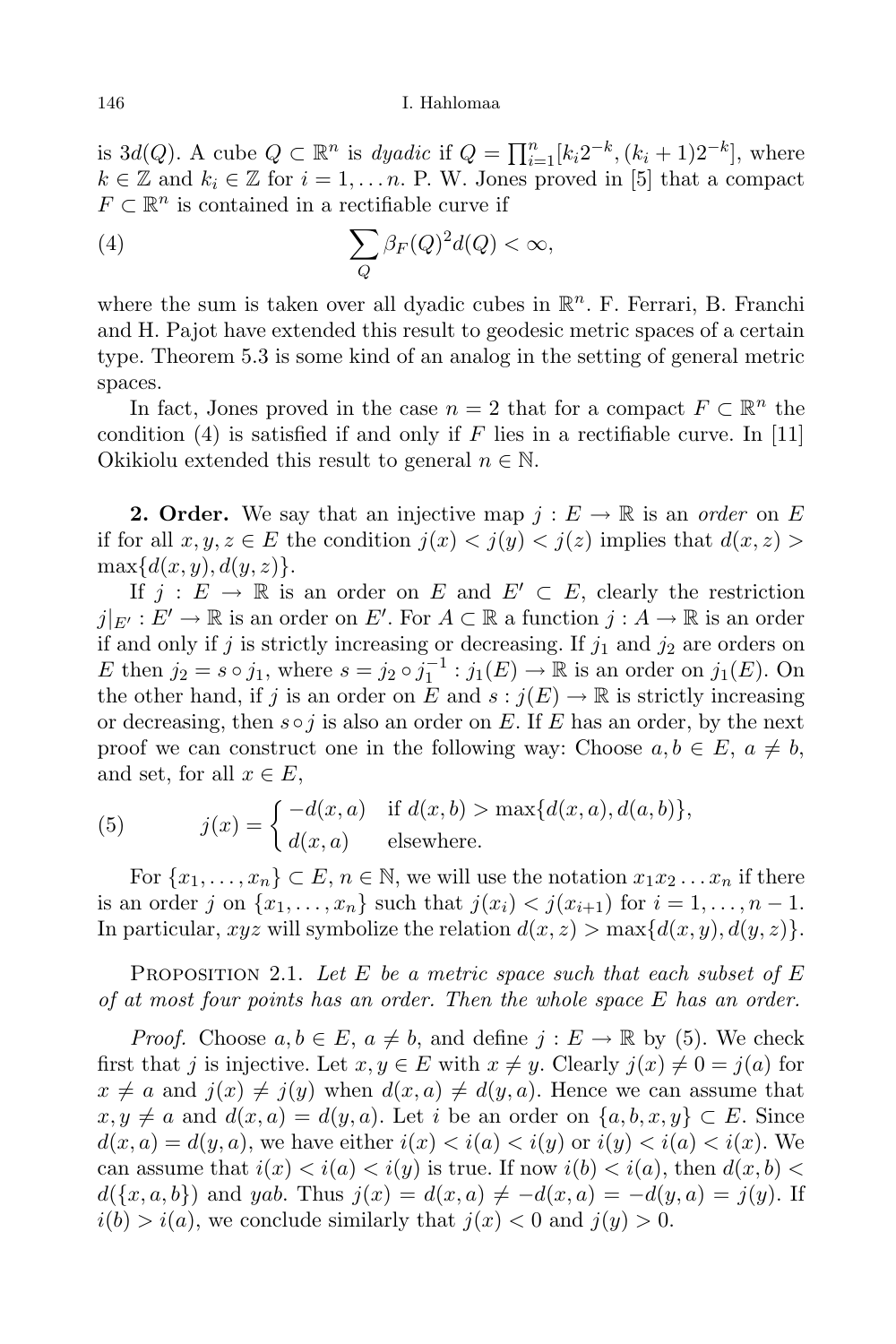We next show that every subset of  $E$  which consists of five points has an order. Let  ${x_1, x_2, x_3, x_4, x_5}$  ⊂ E be such a set and let  $i: {x_1, x_2, x_3, x_4}$  → R be an order such that  $i(x_k) = k$  for  $k = 1, 2, 3, 4$ . Choose  $l, m \in \{1, 2, 3, 4\}$ ,  $l < m$ , such that  $d(x_5, x_1) \leq d(x_5, x_n)$  and  $d(x_5, x_m) \leq d(x_5, x_n)$  for  $n \in \mathbb{Z}$  $\{1, 2, 3, 4\} \setminus \{l, m\}.$  Then  $m = l + 1$ . Indeed, otherwise  $l < n < m$  with some integer *n* and  $x_l x_n x_m$ . Therefore for any order i' on  $\{x_l, x_n, x_m, x_5\}$ either  $i'(x_l) < i'(x_n) < i'(x_m)$  or  $i'(x_m) < i'(x_n) < i'(x_l)$ . Thus  $d(x_5, x_n) <$  $\max\{d(x_5, x_1), d(x_5, x_m)\}\$ , which contradicts the choice of l and m.

If  $x_5x_lx_{l+1}$ , set  $p = l-1/2$ . If  $x_lx_5x_{l+1}$ , set  $p = l+1/2$ . Finally, if  $x_5x_{l+1}x_{l}$ , set  $p = l + 3/2$ . Define  $h : \{x_1, x_2, x_3, x_4, x_5\} \to \mathbb{R}$  by setting  $h(x_k) = i(x_k)$  $= k$  for  $k = 1, 2, 3, 4$  and  $h(x_5) = p$ . We claim that h is an order. Clearly h is injective. We have to show that for every triple  $\{k, m, n\} \subset \{1, 2, 3, 4, 5\}$ the condition  $h(x_k) < h(x_m) < h(x_n)$  implies that  $x_k x_m x_n$ . For  $\{l, l+1, 5\}$ this is true by the definition of h. Obviously, it suffices to check the triples of indices which contain 5.

If  $l = 1$ , then  $h(x_5) \leq l + 3/2 < h(x_3) < h(x_4)$ . Since i is an order on  $\{x_1, x_2, x_3, x_4\}$ , we have  $x_1x_3x_4$ . Thus for any order i' on  $\{x_1, x_3, x_4, x_5\}$ either  $i'(x_1) < i'(x_3) < i'(x_4)$  or  $i'(x_4) < i'(x_3) < i'(x_1)$ . Since  $d(x_5, x_1) \le$  $d(x_5, x_3)$  and i' is an order, necessarily  $x_5x_3x_4$ .

If  $l = 2$ , then  $h(x_1) < l - 1/2 \le h(x_5) \le l + 3/2 < h(x_4)$ . Since i is an order on  $\{x_1, x_2, x_3, x_4\}$ , we have  $x_1x_2x_4$ . Thus for any order i' on  ${x_1, x_2, x_4, x_5}$  either  $i'(x_1) < i'(x_2) < i'(x_4)$  or  $i'(x_4) < i'(x_2) < i'(x_1)$ . Since  $d(x_5, x_2) \leq d(x_5, x_1)$  and  $d(x_5, x_2) \leq d(x_5, x_4)$  and i' is an order, necessarily  $x_1x_5x_4$ .

If  $l = 3$ , then  $h(x_5) \geq l - 1/2 > h(x_2) > h(x_1)$ . Since i is an order on  $\{x_1, x_2, x_3, x_4\}$ , we have  $x_1x_2x_3$ . Thus for any order i' on  $\{x_1, x_2, x_3, x_5\}$ either  $i'(x_1) < i'(x_2) < i'(x_3)$  or  $i'(x_3) < i'(x_2) < i'(x_1)$ . Since  $d(x_5, x_3) \le$  $d(x_5, x_2)$  and i' is an order, necessarily  $x_5x_2x_1$ .

Suppose that  $l \leq 2$ ,  $k \in \{l+2, 4\}$  and we have  $x_5x_lx_{l+1}$  or  $x_lx_5x_{l+1}$ . Then  $h(x_5) \leq l + 1/2 < h(x_{l+1}) < h(x_k)$ . Since i is an order on  $\{x_1, x_2,$  $x_3, x_4\},$  we have  $x_l x_{l+1} x_k$ . Thus for any order i' on  $\{x_l, x_{l+1}, x_k, x_5\}$  either  $i'(x_l) \, < \, i'(x_{l+1}) \, < \, i'(x_k) \, \text{ or } \, i'(x_k) \, < \, i'(x_{l+1}) \, < \, i'(x_l).$  Since  $d(x_5, x_l) \, < \, i'(x_l)$  $d(\lbrace x_5, x_{l+1}, x_l \rbrace)$  and i' is an order, necessarily  $x_5x_{l+1}x_k$ .

Suppose that  $l \leq 2$ ,  $k \in \{l+2, 4\}$  and we have  $x_l x_5 x_{l+1}$  or  $x_5 x_{l+1} x_l$ . Then  $h(x_l) < l + 1/2 \leq h(x_5) \leq l + 3/2 < h(x_k)$ . Since i is an order on  ${x_1, x_2, x_3, x_4}$ , we have  $x_l x_{l+1} x_k$ . Thus for any order i' on  ${x_l, x_{l+1}, x_k, x_5}$ either  $i'(x_l) < i'(x_{l+1}) < i'(x_k)$  or  $i'(x_k) < i'(x_{l+1}) < i'(x_l)$ . Since  $d(x_5, x_{l+1})$  $\langle d(\lbrace x_5, x_l, x_{l+1} \rbrace)$  and  $d(x_5, x_{l+1}) \leq d(x_5, x_k)$  and i' is an order, necessarily  $x_l x_5 x_k$ .

Suppose that  $l \leq 2$ ,  $k \in \{l + 2, 4\}$  and  $x_5x_lx_{l+1}$ . Then  $h(x_5) < h(x_l)$  $h(x_k)$ . Since i is an order on  $\{x_1, x_2, x_3, x_4\}$ , we have  $x_l x_{l+1} x_k$ . Thus for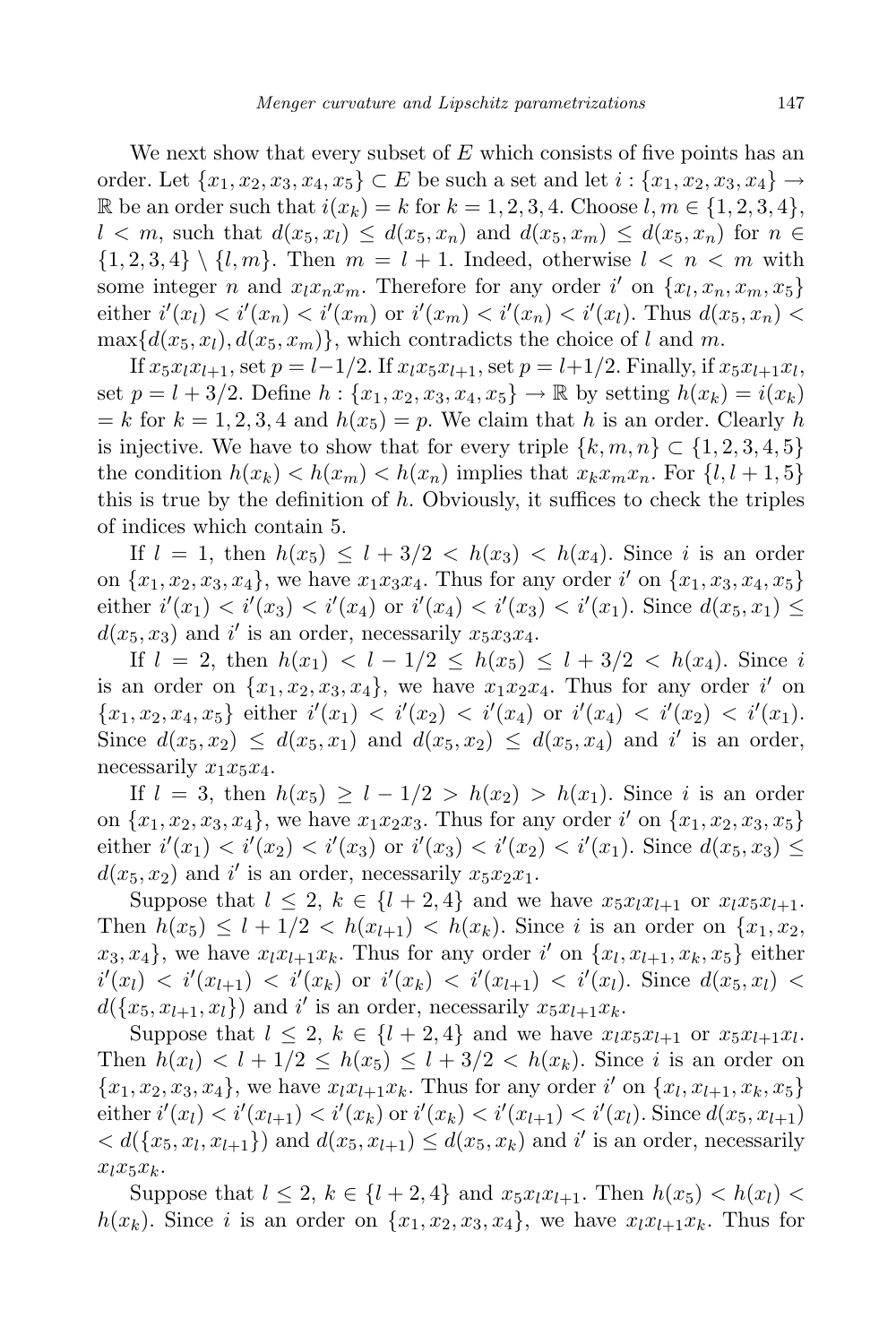any order i' on  $\{x_l, x_{l+1}, x_k, x_5\}$  either  $i'(x_l) < i'(x_{l+1}) < i'(x_k)$  or  $i'(x_k) <$  $i'(x_{l+1}) < i'(x_l)$ . Since  $x_5x_lx_{l+1}$  and  $i'$  is an order, necessarily  $x_5x_lx_k$ .

Suppose that  $l \leq 2$ ,  $k \in \{l+2, 4\}$  and  $x_5x_{l+1}x_l$ . Then  $h(x_{l+1}) < h(x_5) =$  $l + 3/2 < h(x_k)$ . Since i is an order on  $\{x_1, x_2, x_3, x_4\}$ , we have  $x_l x_{l+1} x_k$ . Thus for any order i' on  $\{x_l, x_{l+1}, x_k, x_5\}$  either  $i'(x_l) < i'(x_{l+1}) < i'(x_k)$  or  $i'(x_k) < i'(x_{l+1}) < i'(x_l)$ . Since  $d(x_5, x_{l+1}) \le d(x_5, x_k)$ ,  $x_5x_{l+1}x_l$  and  $i'$  is an order, necessarily  $x_{l+1}x_5x_k$ .

Suppose that  $l \geq 2, k \in \{1, l-1\}$  and we have  $x_l x_5 x_{l+1}$  or  $x_5 x_{l+1} x_l$ . Then  $h(x_5) \geq l+1/2 > h(x_l) > h(x_k)$ . Since i is an order on  $\{x_1, x_2, x_3, x_4\}$ , we have  $x_k x_l x_{l+1}$ . Thus for any order i' on  $\{x_k, x_l, x_{l+1}, x_5\}$  either  $i'(x_k) \, \langle i'(x_l) \, \langle i'(x_{l+1}) \, \text{ or } i'(x_{l+1}) \, \langle i'(x_l) \, \langle i'(x_k) \rangle$ . Since  $d(x_5, x_{l+1})$  $\langle d(\lbrace x_5, x_l, x_{l+1}\rbrace)$  and i' is an order, necessarily  $x_5x_lx_k$ .

Suppose that  $l \geq 2$ ,  $k \in \{1, l-1\}$  and we have  $x_5x_lx_{l+1}$  or  $x_lx_5x_{l+1}$ . Then  $h(x_{l+1}) > l + 1/2 \ge h(x_5) \ge l - 1/2 > h(x_k)$ . Since i is an order on  ${x_1, x_2, x_3, x_4}$ , we have  $x_k x_l x_{l+1}$ . Thus for any order i' on  ${x_k, x_l, x_{l+1}, x_5}$ either  $i'(x_k) < i'(x_l) < i'(x_{l+1})$  or  $i'(x_{l+1}) < i'(x_l) < i'(x_k)$ . Since  $d(x_5, x_l)$  $\langle d(x_5, x_{l+1}, x_l) \rangle$  and  $d(x_5, x_l) \leq d(x_5, x_k)$  and i' is an order, necessarily  $x_kx_5x_{l+1}$ .

Suppose that  $l \geq 2$ ,  $k \in \{1, l-1\}$  and  $x_5x_{l+1}x_l$ . Then  $h(x_k) < h(x_{l+1})$  $h(x_5)$ . Since i is an order on  $\{x_1, x_2, x_3, x_4\}$ , we have  $x_k x_l x_{l+1}$ . Thus for any order i' on  $\{x_k, x_l, x_{l+1}, x_5\}$  either  $i'(x_k) < i'(x_l) < i'(x_{l+1})$  or  $i'(x_{l+1}) <$  $i'(x_l) < i'(x_k)$ . Since  $x_5x_{l+1}x_l$  and  $i'$  is an order, necessarily  $x_5x_{l+1}x_k$ .

Suppose that  $l \geq 2$ ,  $k \in \{1, l-1\}$  and  $x_5x_lx_{l+1}$ . Then  $h(x_k) < h(x_5)$  $h(x_l)$ . Since i is an order on  $\{x_1, x_2, x_3, x_4\}$ , we have  $x_k x_l x_{l+1}$ . Thus for any order i' on  $\{x_k, x_l, x_{l+1}, x_5\}$  either  $i'(x_k) < i'(x_l) < i'(x_{l+1})$  or  $i'(x_{l+1}) <$  $i'(x_l) < i'(x_k)$ . Since  $x_5x_lx_{l+1}$  and  $d(x_5, x_l) \leq d(x_5, x_k)$  and i' is an order, necessarily  $x_k x_5 x_l$ .

So we have shown that every subset of  $E$  which consists of five points has an order. Let now  $x_1, x_2, x_3 \in E$  and  $0 \leq j(x_1) \leq j(x_2) \leq j(x_3)$ . Let i be an order on  $\{a, b, x_1, x_2, x_3\}$  such that  $i(a) < i(b)$ . Since  $d(x_k, b) \leq$  $\max\{d(x_k, a), d(a, b)\}\$ for  $k = 1, 2, 3$ , necessarily  $i(x_k) \geq i(a)$  for  $k = 1, 2, 3$ . Since  $d(x_1, a) < d(x_2, a) < d(x_3, a)$ , we further have  $i(x_1) < i(x_2) < i(x_3)$ . This implies that  $x_1x_2x_3$ .

Let next  $x_1, x_2, x_3 \in E$  and  $j(x_1) < 0 \leq j(x_2) < j(x_3)$  and let i be an order on  $\{a, b, x_1, x_2, x_3\}$  such that  $i(a) < i(b)$ . Since  $d(x_k, b) \leq$  $\max\{d(x_k, a), d(a, b)\}\$ for  $k = 2, 3$ , necessarily  $i(x_k) \geq i(a)$  for  $k = 2, 3$ . Since  $d(x_2, a) < d(x_3, a)$ , we have  $i(x_2) < i(x_3)$ . Moreover,  $i(x_1) < i(a)$ , because  $x_1ab$ . So  $i(x_1) < i(a) \leq i(x_2) < i(x_3)$ , which implies  $x_1x_2x_3$ .

Let next  $x_1, x_2, x_3 \in E$  and  $j(x_1) < j(x_2) < 0 \le j(x_3)$  and let i be an order on  $\{a, b, x_1, x_2, x_3\}$  such that  $i(a) < i(b)$ . Since  $x_kab$  for  $k = 1, 2$ , necessarily  $i(x_k) < i(a)$  for  $k = 1, 2$ . Since  $d(x_2, a) < d(x_1, a)$ , we have  $i(x_1) <$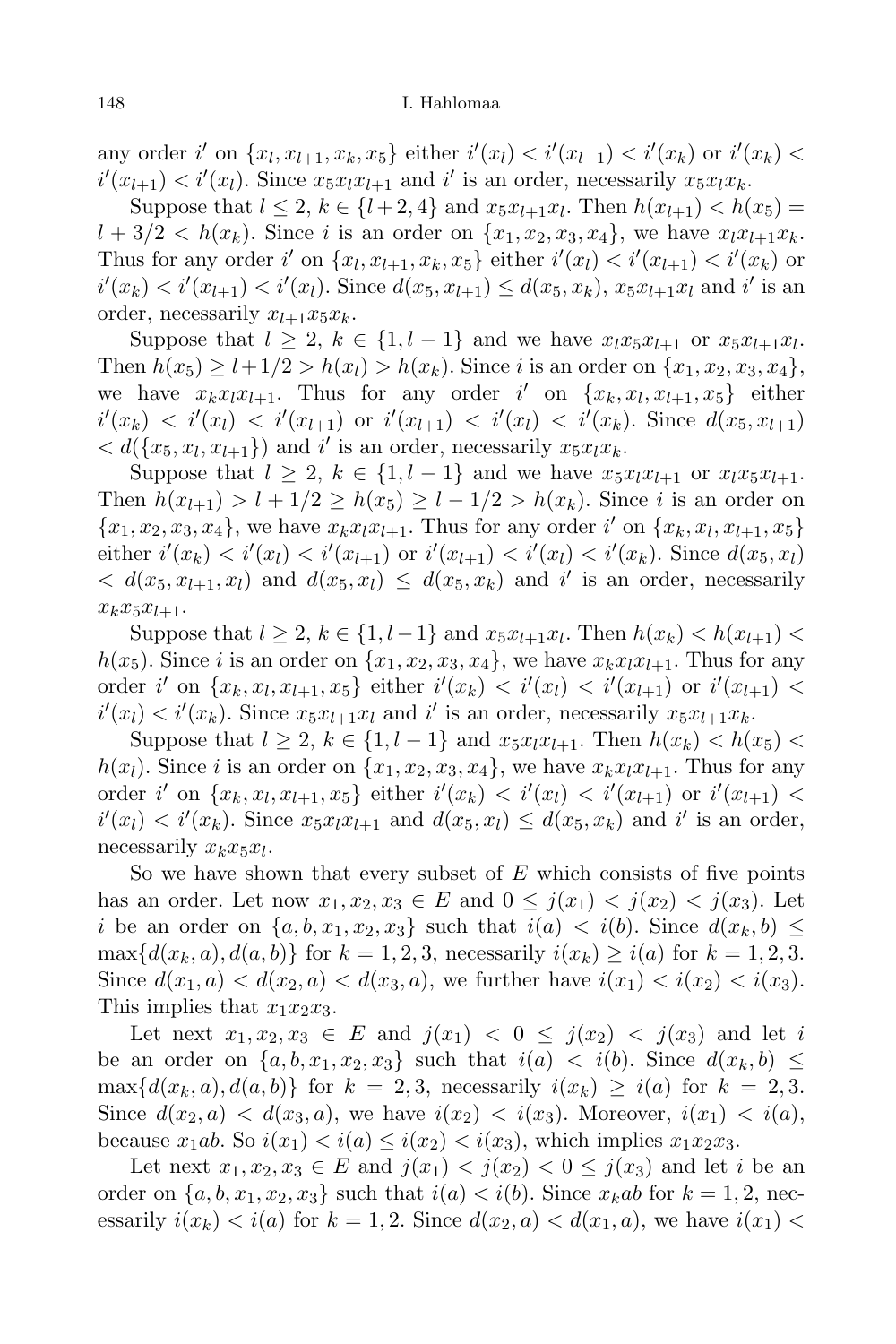$i(x_2)$ . Moreover  $i(x_3) \geq i(a)$ , because  $d(x_3, b) \leq \max\{d(x_3, a), d(a, b)\}\.$  So  $i(x_1) < i(x_2) < i(a) \leq i(x_3)$ , which implies  $x_1x_2x_3$ .

Finally, let  $x_1, x_2, x_3 \in E$  and  $j(x_1) < j(x_2) < j(x_3) < 0$  and let i be an order on  $\{a, b, x_1, x_2, x_3\}$  such that  $i(a) < i(b)$ . Since  $x_kab$  for  $k = 1, 2, 3$ , necessarily  $i(x_k) < i(a)$  for  $k = 1, 2, 3$ . Since  $d(x_3, a) < d(x_2, a) < d(x_1, a)$ , we have  $i(x_1) < i(x_2) < i(x_3)$ . This implies  $x_1x_2x_3$ .

The following two lemmas will be used in Section 5.

LEMMA 2.2. Let  $K \geq 1$  and  $\varepsilon \geq K/(K+1)$ . Suppose that E is a metric space of four points such that  $d(x, y) < Kd(z, w)$  for all  $x, y, z, w \in E$ ,  $z \neq w$ , and  $d(x, z) \geq d(x, y) + \varepsilon d(y, z)$  whenever  $x, y, z \in E$  are such that  $d(x, z) = d({x, y, z})$ . Then either E has an order or  $E = {x_1, x_2, x_3, x_4}$ , where  $x_1x_2x_3, x_2x_1x_4, x_2x_3x_4, x_1x_4x_3, \varepsilon d(x_1, x_2) \leq d(x_3, x_4) \leq \varepsilon^{-1}d(x_1, x_2)$ and  $\varepsilon d(x_1, x_4) \leq d(x_2, x_3) \leq \varepsilon^{-1} d(x_1, x_4)$ .

*Proof.* Let  $E = \{x_1, x_2, x_3, x_4\}$  be such that  $x_1x_2x_3$ . We define  $\delta =$  $d(E)/K$  and  $d_{ij} = d(x_i, x_j)$  for  $i, j = 1, ..., 4$ . If  $x_i x_j x_k$ , we have  $d_{ij} \leq$  $d_{ik} - \varepsilon d_{jk} < \delta(K - \varepsilon).$ 

Suppose first that  $x_1x_2x_4$  and  $x_1x_3x_4$ . Then  $d_{24}-d_{23} \geq d_{14}-d_{12}-d_{23} \geq$  $d_{13} + \varepsilon d_{34} - d_{12} - d_{23} \geq d_{12} + \varepsilon d_{23} + \varepsilon d_{34} - d_{12} - d_{23} > \delta((\varepsilon - 1)K + \varepsilon)$  $\geq 0$  and  $d_{24} - d_{34} \geq d_{14} - d_{12} - (d_{14} - \varepsilon d_{13}) \geq \varepsilon (d_{12} + \varepsilon d_{23}) - d_{12} >$  $\delta((\varepsilon - 1)(K - \varepsilon) + \varepsilon^2) = \delta((\varepsilon - 1)K + \varepsilon) \ge 0$ . Thus we have  $x_1x_2x_3x_4$ .

If  $x_1x_2x_4$  and  $x_1x_4x_3$ , then  $d_{23} - d_{24} \geq d_{23} - (d_{14} - \varepsilon d_{12}) \geq d_{23} - (d_{12} +$  $d_{23} - \varepsilon d_{34} - \varepsilon d_{12} > \delta((\varepsilon - 1)K + \varepsilon) \ge 0$  and  $d_{23} - d_{34} \ge d_{23} - (d_{12} + d_{23} \epsilon d_{14}$ )  $\geq \epsilon (d_{12} + \epsilon d_{24}) - d_{12} > \delta ((\epsilon - 1)(K - \epsilon) + \epsilon^2) \geq 0$ , which implies  $x_1x_2x_4x_3.$ 

If  $x_1x_4x_2$  and  $x_1x_4x_3$ , then  $d_{34} - d_{24} \geq d_{12} + \varepsilon d_{23} - d_{14} - (d_{12} - \varepsilon d_{14}) >$  $\delta((\varepsilon - 1)K + \varepsilon) \ge 0$  and  $d_{34} - d_{23} \ge d_{12} + \varepsilon d_{23} - d_{14} - d_{23} \ge d_{14} + \varepsilon d_{24} +$  $\epsilon d_{23} - d_{14} - d_{23} > \delta((\epsilon - 1)K + \epsilon) \geq 0$ , which implies  $x_1x_4x_2x_3$ .

If  $x_2x_1x_4$  and  $x_3x_1x_4$ , then  $d_{34} - d_{24} \geq d_{13} + \varepsilon d_{14} - (d_{12} + d_{14}) \geq$  $d_{12} + \varepsilon d_{23} + \varepsilon d_{14} - (d_{12} + d_{14}) > \delta((\varepsilon - 1)K + \varepsilon) \geq 0$  and  $d_{34} - d_{23} \geq$  $d_{12} + \varepsilon d_{23} + \varepsilon d_{14} - d_{23} > \delta((\varepsilon - 1)K + 1 + \varepsilon) > 0$ , which implies  $x_4x_1x_2x_3$ .

Assume now that  $x_2x_1x_4$  and  $x_1x_4x_3$ . Since  $d_{24} + \varepsilon d_{34} - d_{23} \geq d_{12} + \varepsilon d_{14} +$  $\varepsilon(d_{12} + \varepsilon d_{23} - d_{14}) - d_{23} > \delta((\varepsilon^2 - 1)K + 1 + \varepsilon) = \delta((\varepsilon - 1)K + 1)(1 + \varepsilon) > 0$  and  $d_{24} + \varepsilon d_{23} - d_{34} \geq d_{12} + \varepsilon d_{14} + \varepsilon d_{23} - (d_{12} + d_{23} - \varepsilon d_{14}) > \delta((\varepsilon - 1)K + 2\varepsilon) > 0,$ we must have  $x_2x_3x_4$ . Now  $d_{24} = d_{34} + \varepsilon_1d_{23} = d_{12} + \varepsilon_2d_{14}$  and  $d_{34} =$  $d_{12} + \varepsilon_4 d_{23} - \varepsilon_3 d_{14}$  for some  $\varepsilon \leq \varepsilon_1, \varepsilon_2, \varepsilon_3, \varepsilon_4 \leq 1$ . This gives  $(\varepsilon_2 + \varepsilon_3)d_{14} =$  $(\varepsilon_1 + \varepsilon_4)d_{23}$ , from which we get  $\varepsilon d_{14} \leq d_{23} \leq \varepsilon^{-1} d_{14}$ .

No other alternatives are possible because of the triangle inequality. Namely,  $x_1x_2x_4$  and  $x_3x_1x_4$  would imply  $d_{34} - d_{24} - d_{23} \geq d_{12} + \varepsilon d_{23} +$  $\varepsilon d_{14} - (d_{14} - \varepsilon d_{12}) - d_{23} > \delta(2(\varepsilon - 1)K + 1 + \varepsilon) \geq 0$ . If  $x_1x_4x_2$  and  $x_1x_3x_4$ , then  $d_{23} - d_{24} - d_{34} \geq d_{23} - (d_{12} - \varepsilon d_{14}) - (d_{14} - \varepsilon (d_{12} + \varepsilon d_{23}))$  $\delta(2(\varepsilon - 1)K + 1 + \varepsilon^2) \ge 0$ . If  $x_1x_4x_2$  and  $x_3x_1x_4$ , then  $d_{34} - d_{24} - d_{23} \ge 0$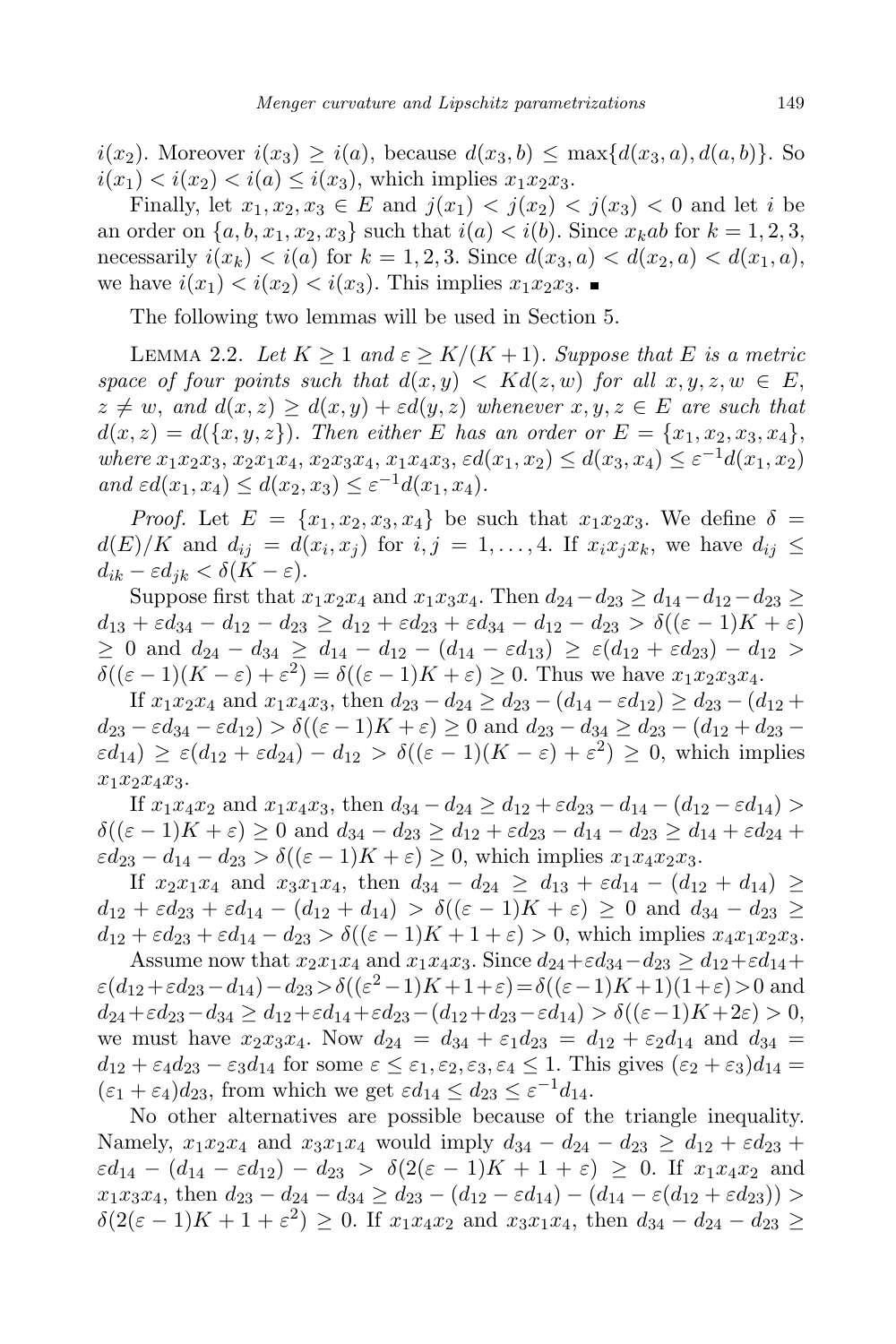$d_{12} + \varepsilon d_{23} + \varepsilon d_{14} - (d_{12} - \varepsilon d_{14}) - d_{23} > \delta((\varepsilon - 1)K + 2\varepsilon) > 0$ . If  $x_2x_1x_4$  and  $x_1x_3x_4$ , then  $d_{24} - d_{34} - d_{23} \geq d_{14} + \varepsilon d_{12} - (d_{14} - \varepsilon (d_{12} + \varepsilon d_{23})) - d_{23} >$  $\delta((\varepsilon^2-1)K+2\varepsilon)\geq 0.$ 

LEMMA 2.3. Let  $K \geq 1$  and  $\varepsilon^3 \geq (4K-1)/(4K+1)$ . Suppose that E is a metric space such that  $\#E \neq 4$ ,  $d(x, y) < Kd(z, w)$  for all  $x, y, z, w \in E$ ,  $z \neq w$ , and  $d(x, z) \geq d(x, y) + \varepsilon d(y, z)$  whenever  $x, y, z \in E$  are such that  $d(x, z) = d({x, y, z})$ . Then E has an order.

*Proof.* We assume that there are at least five points in  $E$ . We need to show that every quadruple of  $E$  has an order. Suppose that this is not true and let  $\{x_1, x_2, x_3, x_4, x_5\} \subset E$  be a subset of five points such that  ${x_1, x_2, x_3, x_4}$  has no order. By the previous lemma we can assume that  $x_1x_2x_3, x_2x_1x_4, x_2x_3x_4 \text{ and } x_1x_4x_3.$  We set  $\delta = d(E)/K$  and  $d_{ij} = d(x_i, x_j)$ for  $i, j = 1, \ldots, 4$ . If  $x_i x_j x_k$ , we have  $d_{ij} \leq d_{ik} - \varepsilon d_{jk} < \delta(K - \varepsilon)$ .

Applying the proof of Lemma 2.2 to the quadruples  $\{x_1, x_2, x_3, x_5\}$  and  ${x_1, x_4, x_3, x_5}$ , we see that the following eight cases are not possible:

| $x_1x_2x_5$ | and | $x_3x_1x_5,$ |
|-------------|-----|--------------|
| $x_1x_5x_2$ | and | $x_1x_3x_5,$ |
| $x_1x_5x_2$ | and | $x_3x_1x_5,$ |
| $x_2x_1x_5$ | and | $x_1x_3x_5,$ |
| $x_1x_4x_5$ | and | $x_3x_1x_5,$ |
| $x_1x_5x_4$ | and | $x_1x_3x_5,$ |
| $x_1x_5x_4$ | and | $x_3x_1x_5,$ |
| $x_4x_1x_5$ | and | $x_1x_3x_5.$ |

Furthermore,  $x_2x_1x_5$  and  $x_1x_5x_3$  implies  $\varepsilon d_{15} \leq d_{23} \leq \varepsilon^{-1} d_{15}$ . Similarly, if  $x_4x_1x_5$  and  $x_1x_5x_3$ , we have  $\varepsilon d_{15} \leq d_{34} \leq \varepsilon^{-1} d_{15}$ .

The next three alternatives are not possible by the triangle inequality: If  $x_1x_5x_2$  and  $x_1x_5x_4$ , then  $d_{24} - d_{25} - d_{45} \geq d_{12} + \varepsilon d_{14} - (d_{12} - \varepsilon d_{15}) (d_{14} - \varepsilon d_{15}) > \delta((\varepsilon - 1)K + 2\varepsilon) > 0$ . Similarly, if  $x_1x_5x_2$  and  $x_1x_4x_5$ , then  $d_{24}-d_{25}-d_{45} \geq d_{12}+\varepsilon d_{14}-(d_{12}-\varepsilon d_{15})-(d_{15}-\varepsilon d_{14}) > \delta((\varepsilon-1)K+2\varepsilon) > 0$ and if  $x_1x_2x_5$  and  $x_1x_5x_4$ , we have  $d_{24} - d_{25} - d_{45} \geq d_{14} + \varepsilon d_{12} - (d_{15} \varepsilon d_{12}$ ) –  $(d_{14} - \varepsilon d_{15}) > \delta((\varepsilon - 1)K + 2\varepsilon) > 0$ . The alternative  $x_2x_1x_5$  and  $x_4x_1x_5$  is impossible, because in that case  $d_{24} + \varepsilon d_{25} - d_{45} \geq d_{14} + \varepsilon d_{12} +$  $\varepsilon(d_{15} + \varepsilon d_{12}) - (d_{14} + d_{15}) > \delta((\varepsilon - 1)K + \varepsilon + \varepsilon^2) > 0, d_{24} + \varepsilon d_{45} - d_{25} \ge$  $d_{12} + \varepsilon d_{14} + \varepsilon (d_{15} + \varepsilon d_{14}) - (d_{12} + d_{15}) > \delta((\varepsilon - 1)K + \varepsilon + \varepsilon^2) > 0$  and  $d_{25} + \varepsilon d_{45} - d_{24} \geq d_{12} + \varepsilon d_{15} + \varepsilon (d_{14} + \varepsilon d_{15}) - (d_{12} + d_{14}) > \delta((\varepsilon - 1)K + \varepsilon + \varepsilon^2)$  $> 0.$ 

By the above examination not more than the following six cases are possible: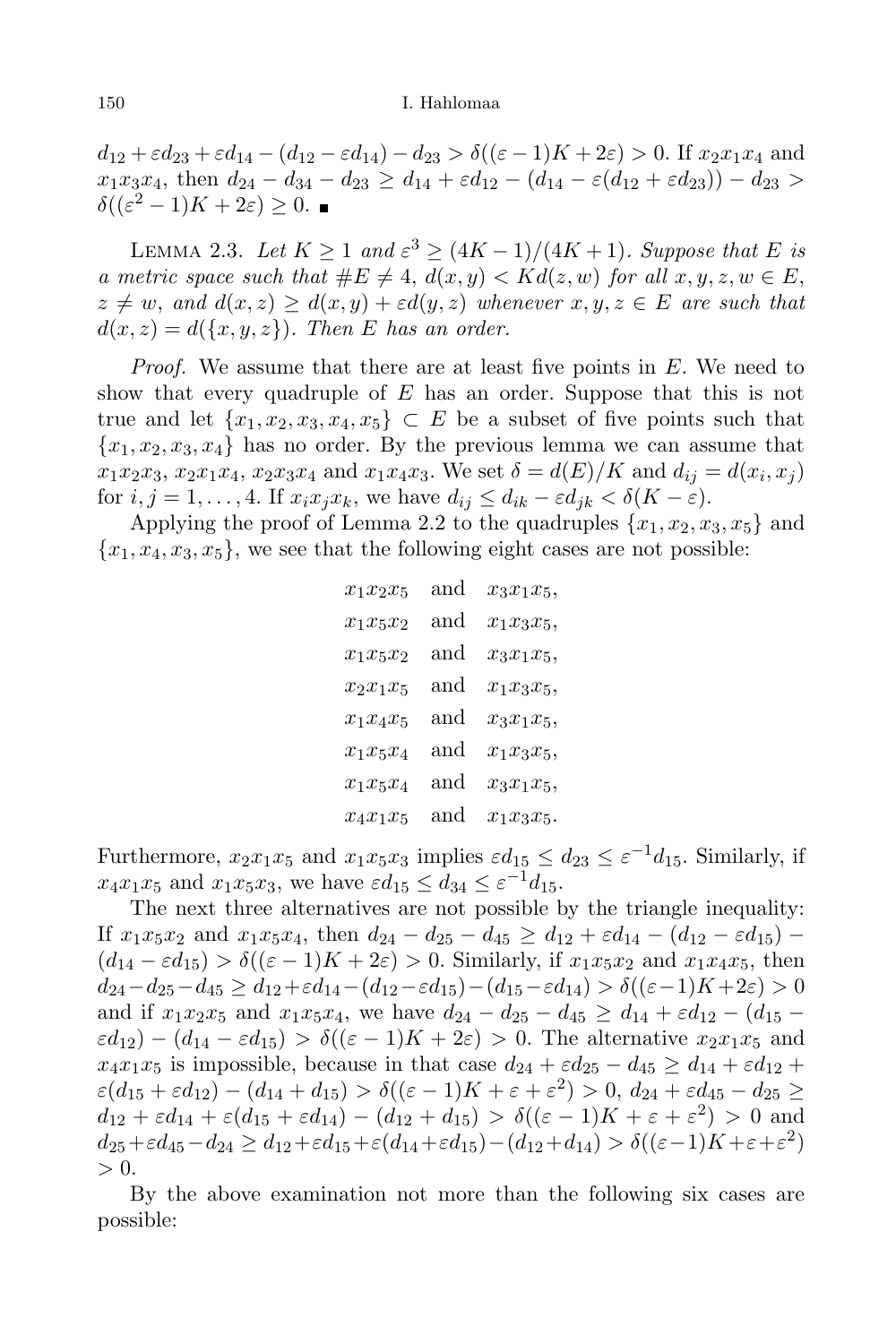| (6)  | $x_2x_1x_5,$ | $x_1x_5x_3,$ | $x_1x_4x_5,$ |
|------|--------------|--------------|--------------|
| (7)  | $x_2x_1x_5,$ | $x_1x_5x_3,$ | $x_1x_5x_4,$ |
| (8)  | $x_1x_2x_5,$ | $x_1x_5x_3,$ | $x_4x_1x_5,$ |
| (9)  | $x_1x_5x_2,$ | $x_1x_5x_3,$ | $x_4x_1x_5,$ |
| (10) | $x_1x_2x_5,$ | $x_1x_3x_5,$ | $x_1x_4x_5,$ |
| (11) | $x_1x_2x_5,$ | $x_1x_5x_3,$ | $x_1x_4x_5.$ |

From (6) it follows that  $d_{45} \leq d_{15} - \varepsilon d_{14} \leq d_{15} - \varepsilon^2 d_{23} \leq d_{15} - \varepsilon^3 d_{15} <$  $(1 - \varepsilon^3)(K - \varepsilon)\delta \leq \delta$ , which is a contradiction. In the case (7) we would have  $d_{45} \leq d_{14} - \varepsilon d_{15} \leq d_{14} - \varepsilon^2 d_{23} \leq d_{14} - \varepsilon^3 d_{14} < \delta$ . Similarly, in the case (8),  $d_{25} \leq d_{15} - \varepsilon d_{12} \leq d_{15} - \varepsilon^2 d_{34} \leq d_{15} - \varepsilon^3 d_{15} < \delta$ , and (9) would imply  $d_{25} \leq d_{12} - \varepsilon d_{15} \leq d_{12} - \varepsilon^2 d_{34} \leq d_{12} - \varepsilon^3 d_{12} < \delta$ . Thus we must have (10) or (11). Since  $d_{24} + \varepsilon d_{25} - d_{45} \geq d_{12} + \varepsilon d_{14} + \varepsilon (d_{15} - d_{12}) - (d_{15} - \varepsilon d_{14}) >$  $\delta((\varepsilon - 1)K + 1 + \varepsilon) > 0$  and  $d_{24} + \varepsilon d_{45} - d_{25} \geq d_{12} + \varepsilon d_{14} + \varepsilon (d_{15} - d_{14}) (d_{15} - \varepsilon d_{12}) > \delta((\varepsilon - 1)K + 1 + \varepsilon) > 0$ , we further have  $x_2x_5x_4$ . Thus  $d_{12} + \varepsilon_1 d_{14} = d_{24} = d_{45} + \varepsilon_2 d_{25} = d_{15} - \varepsilon_3 d_{14} + \varepsilon_2 (d_{15} - \varepsilon_4 d_{12})$  for some  $\varepsilon \leq \varepsilon_1, \varepsilon_2, \varepsilon_3, \varepsilon_4 \leq 1$ , from which we get

$$
\varepsilon(d_{12} + d_{14}) \le d_{15} \le \frac{2(d_{12} + d_{14})}{1 + \varepsilon}.
$$

Now it follows from (10) that  $d_{35} \leq d_{15} - \varepsilon d_{13} \leq 2(1+\varepsilon)^{-1}(d_{12} + d_{14}) \varepsilon(d_{12} + \varepsilon d_{23}) \leq 2(1+\varepsilon)^{-1}(d_{12} + d_{14}) - \varepsilon(d_{12} + \varepsilon^2 d_{14}) < (4(1+\varepsilon)^{-1} - \varepsilon - \varepsilon^3)$  $(K-\varepsilon)\delta \leq (4(1+\varepsilon)^{-1}-2\varepsilon^2)(K-\varepsilon)\delta \leq \delta$ , and (11) yields  $d_{35} \leq d_{13}-\varepsilon d_{15} \leq$  $d_{12} + d_{23} - \varepsilon^2 (d_{12} + d_{14}) \leq d_{12} + d_{23} - \varepsilon^2 (d_{12} + \varepsilon d_{23}) < (2 - \varepsilon^2 - \varepsilon^3)(K - \varepsilon)\delta$  $< \delta$ .  $\blacksquare$ 

If  $c(x, y, z) = 0$  for every triple  $\{x, y, z\} \subset E$ , we can apply the previous lemmas to finite subsets of  $E$ . Further by using Proposition 2.1 we easily get the following result.

PROPOSITION 2.4. Let E be a metric space such that  $c(x, y, z) = 0$  for any pairwise distinct points  $x, y, z \in E$ . Then E is isometric with a subset of  $\mathbb R$  or, alternatively, for some positive numbers a and b, isometric with a set  $\{(0,0), (a, 0), (0, b), (a, b)\}\subset \mathbb{R}^2$  equipped with the metric  $d_1$ , where  $d_1(x,y) = |x_1 - y_1| + |x_2 - y_2|$  for  $x = (x_1, x_2), y = (y_1, y_2).$ 

In fact, Menger proved in [9] that a metric space of more than  $n + 3$ points for which each of its subsets of  $n+2$  points is isometric with a subset of  $\mathbb{R}^n$ , is isometric with a subset of  $\mathbb{R}^n$ . He also showed that for each n there is a metric space of  $n+3$  points for which each of its subsets of  $n+2$  points is isometric with a subset of  $\mathbb{R}^n$ , but which is not isometric with a subset of  $\mathbb{R}^n$ . For the proof see also [1].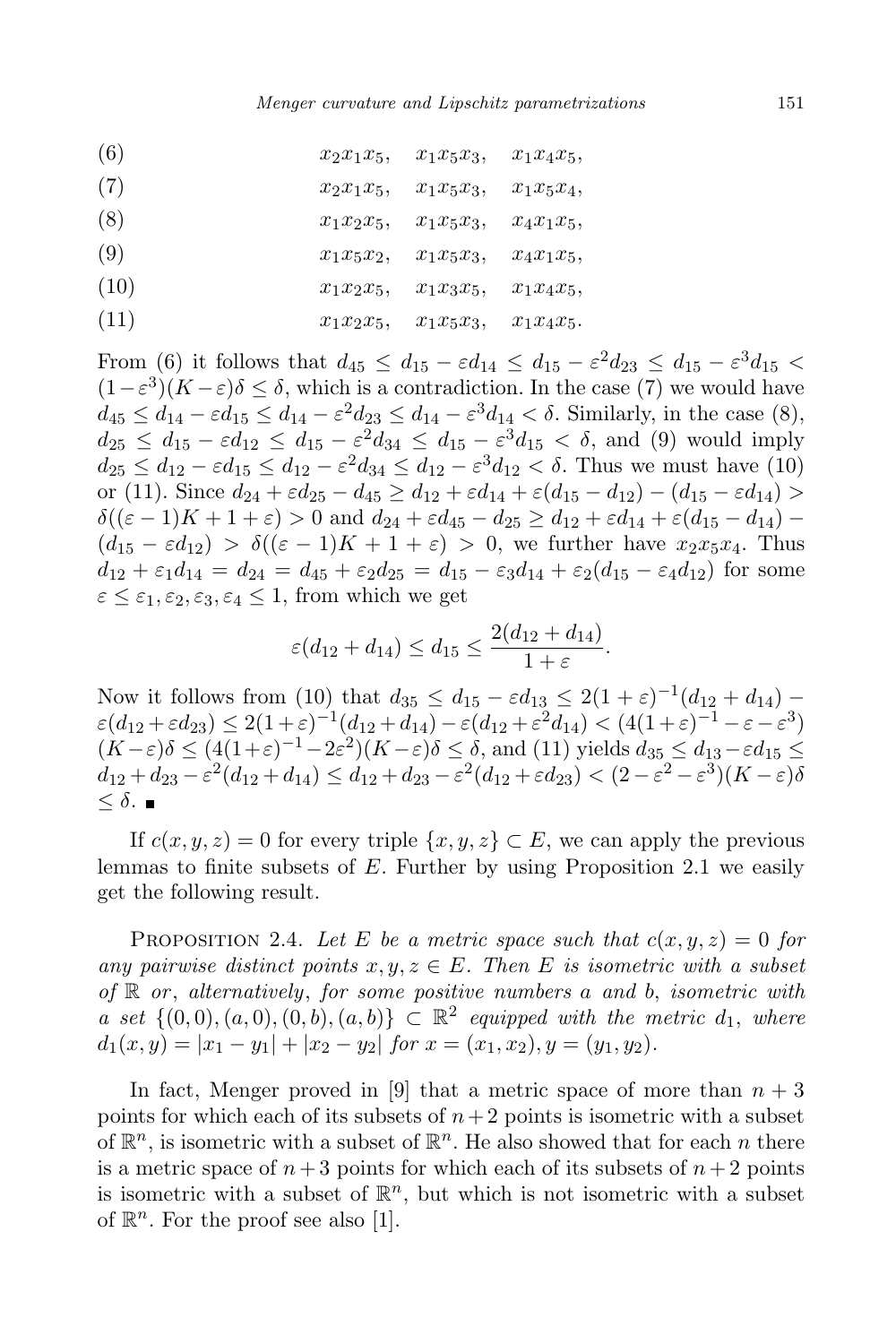## 152 I. Hahlomaa

**3.** Metric spaces with the property  $\Omega^*$ . We will first show that a compact metric space with the property  $\Omega^*$  is a Lipschitz image of a compact set of real numbers.

LEMMA 3.1. Let E be a metric space which has the complete property  $\Omega^*$ with a constant  $\alpha > 0$ , and let

$$
R = \frac{d(E)\sqrt{1 + \sin \alpha}}{2(\sqrt{2} + \sqrt{1 + \sin \alpha})}.
$$

Then for all  $a \in E$  and  $r < R$  there exist  $A \subset [0,1]$  and a bijection  $f : A \rightarrow$  $B(a, r)$  such that

$$
d(B(a,r))|s-t| \leq d(f(s), f(t)) \leq \frac{d(B(a,r))}{\sin \alpha} |s-t|
$$

for all  $s, t \in A$ .

*Proof.* Let  $a \in E$ ,  $r < R$  and  $\varepsilon = \sin \alpha$  (>0). For every triple  $\{x, y, z\} \subset E$ we have by the assumption  $d(x,y)^2 \geq d(x,z)^2 + d(y,z)^2 + 2\varepsilon d(x,z)d(y,z)$ whenever  $d(x, y) = d({x, z, y})$ . Set

$$
d' = \left(\frac{\sqrt{2}}{\sqrt{1+\varepsilon}} + 1\right)r.
$$

Since  $d' < d(E)/2$ , there exists  $b \in E$  such that  $d(a, b) > d'$ . Define a function

$$
g: B(a,r) \to [d(a,b) - r, d(a,b) + r]
$$

by setting  $q(x) = d(x, b)$ . Let  $x, y \in B(a, r)$ . Now

$$
d(x,b)^{2} + d(y,b)^{2} + 2\varepsilon d(x,b)d(y,b) \ge 2(d(a,b) - r)^{2} + 2\varepsilon (d(a,b) - r)^{2}
$$
  
> 2(1 + \varepsilon)(d' - r)^{2} = 4r^{2} \ge d(x,y)^{2},

and thus  $d(x, y) < d({x, b, y})$ . Suppose  $d(x, b) \ge d(y, b)$ . Since

$$
d(x, b)^{2} \ge d(y, b)^{2} + d(x, y)^{2} + 2\varepsilon d(y, b) d(x, y) \ge (d(y, b) + \varepsilon d(x, y))^{2},
$$

we get

$$
\varepsilon d(x,y) \le d(x,b) - d(y,b) = |g(x) - g(y)| \le d(x,y)
$$

and further for  $s, t \in q(B(a, r)),$ 

$$
|s-t| \le d(g^{-1}(s), g^{-1}(t)) \le \frac{1}{\varepsilon} |s-t|,
$$

where  $g^{-1}: g(E) \to E$  is the inverse of g. If  $B(a,r)$  contains at least two points, we take  $A = h^{-1}(g(B(a, r))) \subset [0, 1]$  and  $f = g^{-1} \circ h : A \to B(a, r)$ , where  $h(s) = d(B(a, r))s + \inf q(B(a, r))$ .

Now we get immediately the following result.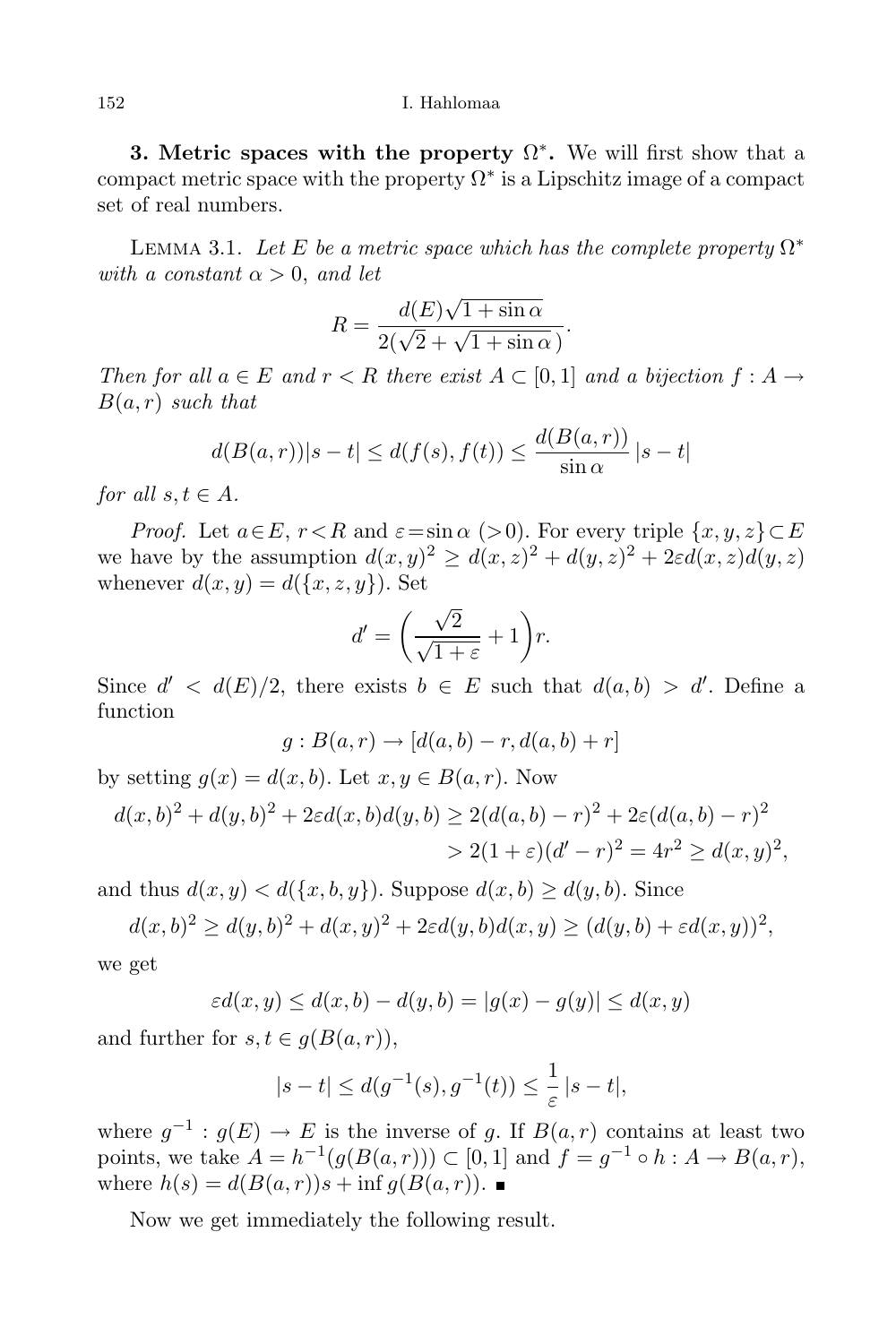PROPOSITION 3.2. Let E be a compact metric space with the property  $\Omega^*$ . Then there exist  $A \subset [0,1]$  and a Lipschitz surjection  $f : A \to E$ . (Moreover, f and A can be chosen such that  $A = \bigcup_{i=1}^{n} A_i$ , where  $n \in \mathbb{N}$ , the sets  $A_i$  are compact and the restrictions  $f|_{A_i}$  are bi-Lipschitz maps.)

By the proof of Lemma 3.1 it is clear that we do not have to suppose so much in the previous proposition.

PROPOSITION 3.3. Let  $E$  be a compact metric space and suppose that for all  $a \in E$  there are  $r > 0$ ,  $\alpha > 0$  and  $b \in E \setminus \{a\}$  such that  $\max \{b, c, d\} > 0$  $\pi/2 + \alpha$  for all  $c, d \in B(a, r)$ . Then there exist  $A \subset [0, 1]$  and a Lipschitz surjection  $f : A \to E$ .

Further we get the following corollaries.

COROLLARY 3.4. Let  $E$  be a compact metric space and suppose that for all  $a \in E$  there is  $r > 0$  such that  $c(x, y, z)d(x, y) < \sqrt{3}$  for  $x, y, z \in B(a, r)$ . Then there exist  $A \subset [0,1]$  and a Lipschitz surjection  $f : A \to E$ .

*Proof.* By (1), the condition  $c(x, y, z)d(x, y) < \sqrt{3}$  implies that  $\sin \alpha <$  $\sqrt{3}/2$ , where  $\alpha$  is the angle at z for the triple  $\{x, y, z\}$ . So by the assumption, for every  $a \in E$  there is  $r > 0$  such that  $\max \{\langle x, y, z \rangle > 2\pi/3 \}$  whenever  $x, y, z \in B(a, r)$ . Since E has the property  $\Omega^*$ , the corollary follows from Proposition 3.2.  $\blacksquare$ 

COROLLARY 3.5. Let  $E$  be a compact metric space and suppose that there is  $M \in \mathbb{R}$  such that  $c(x, y, z) \leq M$  for all  $x, y, z \in E$ . Then there exist  $A \subset [0,1]$  and a Lipschitz surjection  $f : A \to E$ .

Now we are going to show that every bounded metric space with the complete property  $\Omega^*$  is a Lipschitz image of a bounded set of real numbers. We also try to estimate the optimal Lipschitz constant. For that purpose we use the following lemma.

LEMMA 3.6. Let  $E$  be a bounded metric space which has the complete property  $\Omega^*$  with a constant  $\alpha > 0$ , and let

$$
R = \frac{d(E)}{\sqrt{2}\sqrt{1 + \sin \alpha}}
$$

and  $a \in E$ . Then  $d(x, y) < R$  for all  $x, y \in E \setminus B(a, R)$ .

*Proof.* Let  $a \in E$  and  $x, y \in E \setminus B(a, R)$ . Suppose  $d(x, y) \ge R$ . Then

 $\max\{d(x, a), d(y, a), d(x, y)\} > \sqrt{2\sqrt{1 + \sin \alpha}} R = d(E),$ 

which is a contradiction.

THEOREM 3.7. If a bounded metric space E has the complete property  $\Omega^*$ with a constant  $\alpha > 0$ , then there exist  $A \subset [0,1]$  and a bijective map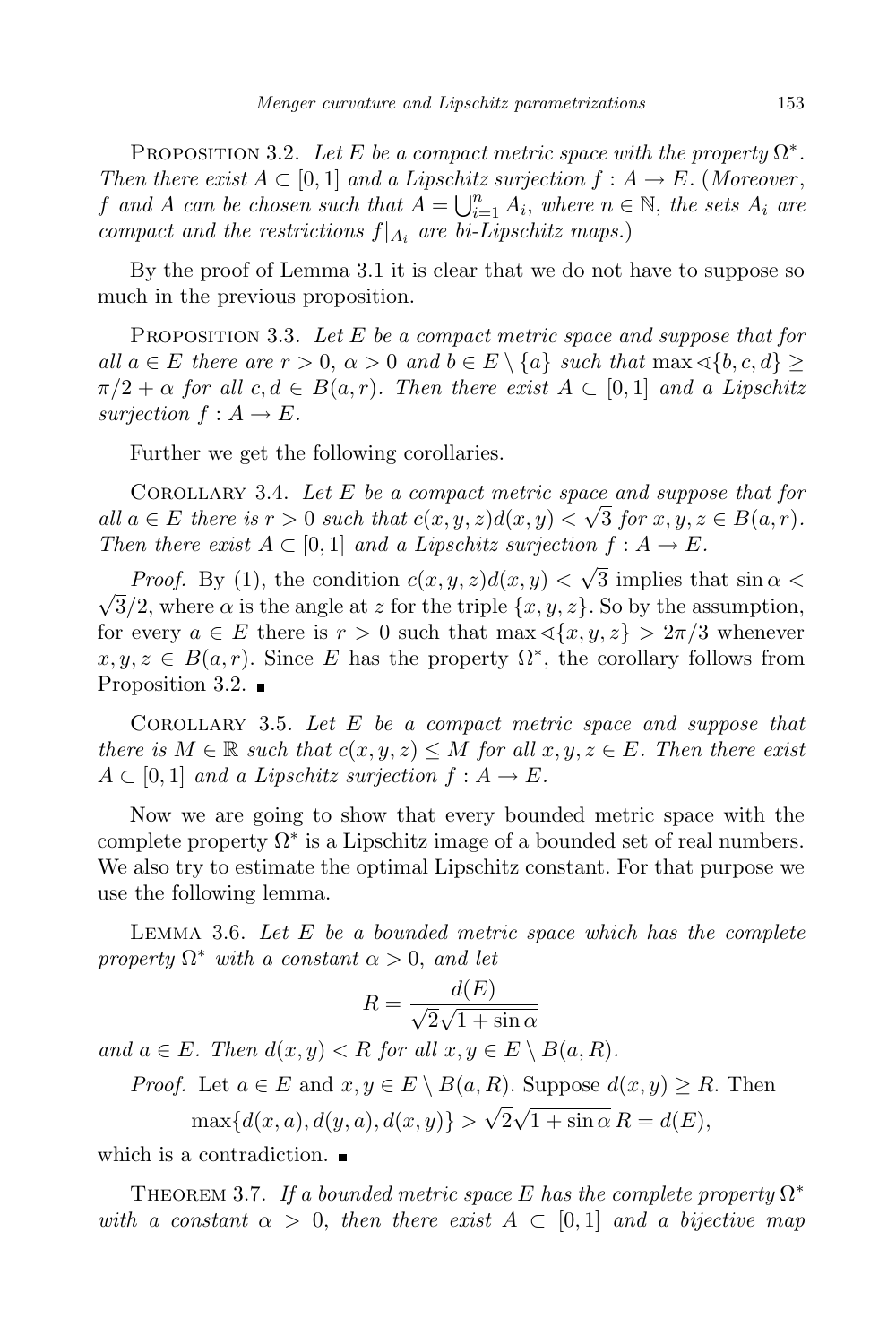$f: A \rightarrow E$  such that

$$
d(E)\frac{\sin\alpha}{2}|s-t| \leq d(f(s), f(t)) \leq d(E)\frac{9}{2\sin\alpha}|s-t|
$$

for all  $s, t \in A$ .

*Proof.* Let  $a \in E$ ,  $d = d(E)$ ,  $\varepsilon = \sin \alpha$  and

$$
\lambda = \max \left\{ \frac{1}{\sqrt{1 + 4\varepsilon + 2\varepsilon^2}}, \frac{\sqrt{2}}{\sqrt{3 + \varepsilon + 2\sqrt{2\varepsilon}\sqrt{1 + \varepsilon}}} \right\},\
$$
  

$$
R = \frac{d}{\sqrt{2}\sqrt{1 + \varepsilon}}.
$$

For  $r > 0$  define

$$
E_r = \{x \in E : \lambda r < d(x, a) \le r\}, \quad \delta_r = \frac{\lambda r \sqrt{1 + \varepsilon}}{\sqrt{2}}.
$$

Let  $r > 0$  and  $x_1, x_2, x_3 \in E_r$ . We shall first show that one of the distances  $d(x_1, x_2)$ ,  $d(x_1, x_3)$  and  $d(x_2, x_3)$  must be less than  $\delta_r$ . Set  $d_i = d(x_i, a)$  and  $d_{ij} = d(x_i, x_j)$  for  $i, j = 1, 2, 3$ , and suppose  $d_1 \leq d_2 \leq d_3$ . Then at least one in each of the following three pairs of inequalities is true:

(12) 
$$
d_2^2 \ge d_1^2 + d_{12}^2 + 2\varepsilon d_1 d_{12},
$$

(13) 
$$
d_{12}^2 \ge d_1^2 + d_2^2 + 2\varepsilon d_1 d_2,
$$

(14) 
$$
d_3^2 \ge d_1^2 + d_{13}^2 + 2\varepsilon d_1 d_{13},
$$

(15) 
$$
d_{13}^2 \ge d_1^2 + d_3^2 + 2\varepsilon d_1 d_3,
$$

(16) 
$$
d_3^2 \ge d_2^2 + d_{23}^2 + 2\varepsilon d_2 d_{23},
$$

(17) 
$$
d_{23}^2 \ge d_2^2 + d_3^2 + 2\varepsilon d_2 d_3.
$$

At least one of inequalities (12), (14) and (16) must be true. Otherwise, we would have (13), (15) and (17). In that case, the smallest distance in  ${x_1, x_2, x_3}$  would be at least  $\sqrt{d_1^2 + d_2^2 + 2\varepsilon d_1 d_2}$  and another one at least  $\sqrt{d_1^2 + d_3^2 + 2\varepsilon d_1 d_3}$ . The third distance is, of course, not more than  $d_2 + d_3$ . Now we have

$$
d_1^2 + d_2^2 + 2\varepsilon d_1 d_2 + d_1^2 + d_3^2 + 2\varepsilon d_1 d_3
$$
  
+  $2\varepsilon \sqrt{d_1^2 + d_2^2 + 2\varepsilon d_1 d_2} \sqrt{d_1^2 + d_3^2 + 2\varepsilon d_1 d_3} - (d_2 + d_3)^2$   
=  $2d_1^2 + 2\varepsilon d_1 d_2 + 2\varepsilon d_1 d_3 + 2\varepsilon \sqrt{d_1^2 + d_2^2 + 2\varepsilon d_1 d_2} \sqrt{d_1^2 + d_3^2 + 2\varepsilon d_1 d_3} - 2d_2 d_3$   
>  $2((\lambda r)^2 + 2\varepsilon (\lambda r)^2 + 2\varepsilon (1 + \varepsilon)(\lambda r)^2 - r^2)$   
=  $2r^2((1 + 4\varepsilon + 2\varepsilon^2)\lambda^2 - 1) \ge 0$ ,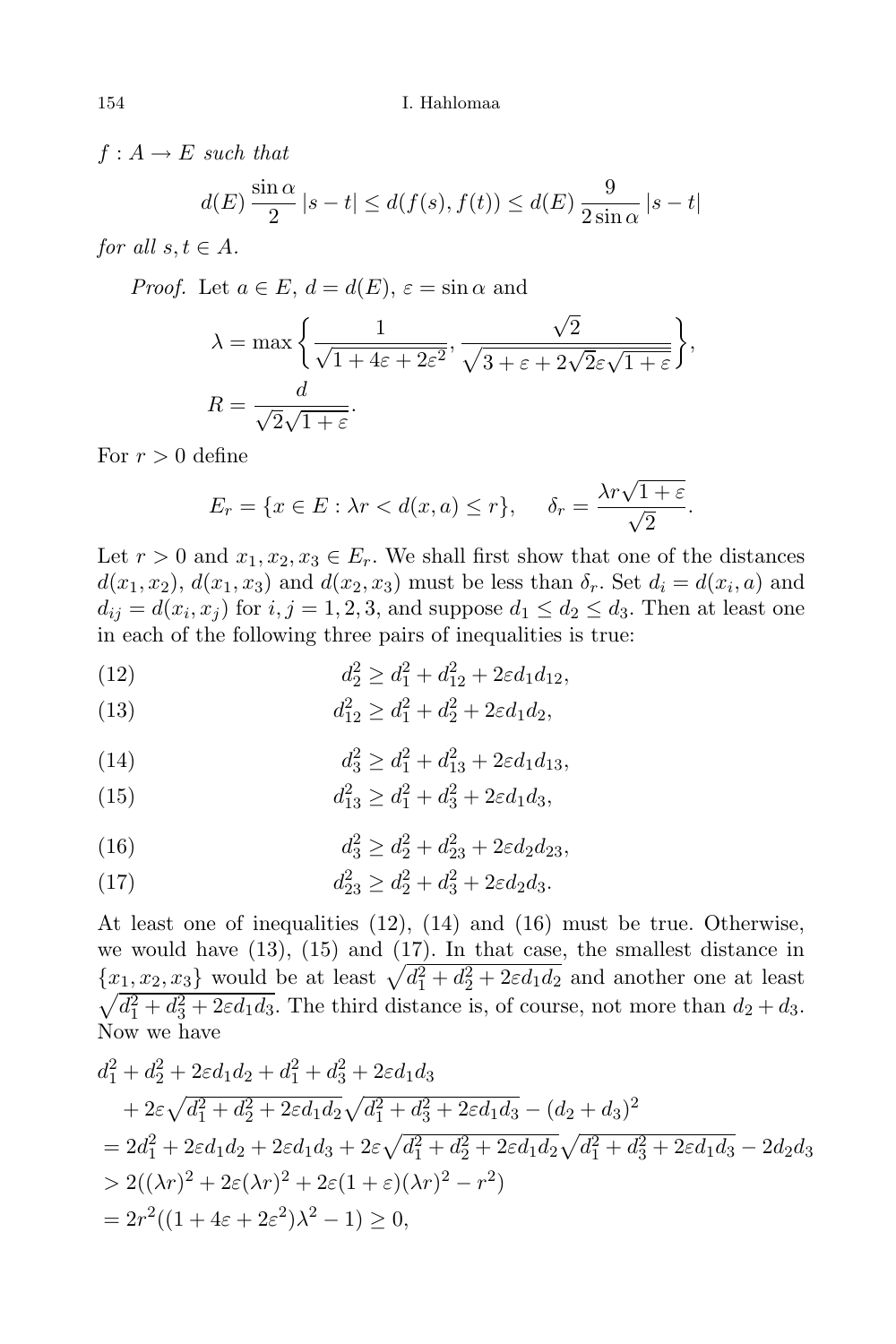and thus we would have max  $\langle \{x_1, x_2, x_3\} \rangle \langle \pi/2 + \alpha$ , which is a contradiction. If  $x, y \in E_r$  are such that  $d(x, y) \leq \max\{d(x, a), d(a, y)\}\$ , then

$$
d(x,y) < r(\sqrt{(\varepsilon^2-1)\lambda^2+1} - \varepsilon \lambda) \leq \frac{\lambda r \sqrt{1+\varepsilon}}{\sqrt{2}}
$$

by (3) and the choice of  $\lambda$ . Thus  $\min\{d_{12}, d_{13}, d_{23}\} < \delta_r$ . If  $x, y \in E_r$  are such that  $d(x, y) = d({x, a, y})$ , then

$$
d(x,y) \ge \sqrt{d(x,a)^2 + d(y,a)^2 + 2\varepsilon d(x,a)d(y,a)} > \sqrt{2(\lambda r)^2 + 2\varepsilon(\lambda r)^2}
$$
  
=  $\lambda r\sqrt{2}\sqrt{1+\varepsilon}$ .

This means that for all  $r > 0$  and  $x, y \in E_r$  either  $d(x, y)$  $> 2\delta_r$  or  $d(x, y) < \delta_r$  and in the latter case  $d(x, y) < \min\{d(x, a), d(y, a)\}.$ Further  $E_r$  has a unique decomposition into two sets  $A_r$  and  $B_r$  such that  $d(A_r) \leq \delta_r$ ,  $d(B_r) \leq \delta_r$  and  $d(A_r, B_r) \geq 2\delta_r$ . (If  $E_r \neq \emptyset$  we can choose  $z \in E_r$  and take  $A_r = \{x \in E_r : d(x, z) < \delta_r\}$  and  $B_r = E_r \setminus A_r$ .

Set  $F_{-1} = E \setminus B(a, R)$  and  $G_{-1} = \emptyset$ . For all k define sets  $F_k$  and  $G_k$ inductively as follows. Let  $k \in \mathbb{N}$  and suppose that we have defined  $F_{k-1}$ and  $G_{k-1}$  such that  $E_{\lambda^{k-1}R} = F_{k-1} \cup G_{k-1}$ . Suppose first that there exists  $\lambda^k R < r_k < \lambda^{k-1} R$  such that  $E_{r_k} \cap E_{\lambda^{k-1} R} \neq \emptyset$  and  $E_{r_k} \cap E_{\lambda^k R} \neq \emptyset$ . Choose  $z_{k-1} \in E_{r_k} \cap E_{\lambda^{k-1}R}$  and  $w_k \in E_{r_k} \cap E_{\lambda^kR}$ . Then we have the following alternatives:

(18) 
$$
z_{k-1} \in F_{k-1}
$$
 and  $d(z_{k-1}, w_k) < \delta_{r_k}$ ,

(19) 
$$
z_{k-1} \in F_{k-1}
$$
 and  $d(z_{k-1}, w_k) > 2\delta_{r_k}$ ,

(20) 
$$
z_{k-1} \in G_{k-1}
$$
 and  $d(z_{k-1}, w_k) < \delta_{r_k}$ ,

(21) 
$$
z_{k-1} \in G_{k-1}
$$
 and  $d(z_{k-1}, w_k) > 2\delta_{r_k}$ .

If (18) or (21) is true, we set  $F_k = \{x \in E_{\lambda^k R} : d(x, w_k) < \delta_{\lambda^k R}\}\$ and  $G_k = E_{\lambda^k R} \backslash F_k$ . Otherwise we put  $G_k = \{x \in E_{\lambda^k R} : d(x, w_k) < \delta_{\lambda^k R}\}\$ and  $F_k = E_{\lambda^k R} \backslash G_k$ . If  $E_r \cap E_{\lambda^{k-1}R} = \emptyset$  or  $E_r \cap E_{\lambda^k R} = \emptyset$  for all  $\lambda^k R < r < \lambda^{k-1} R$ , we define  $F_k$  and  $G_k$  arbitrarily so that  $E_{\lambda^k R} = F_k \cup G_k$ ,  $d(F_k) \leq \delta_{\lambda^k R}$ ,  $d(G_k) \leq \delta_{\lambda^k R}$  and  $d(F_k, G_k) \geq 2\delta_{\lambda^k R}$ .

Set  $F = \bigcup_{k=-1}^{\infty} F_k$  and  $G = \bigcup_{k=0}^{\infty} G_k$ . Then  $E = F \cup G \cup \{a\}$ . Define a function  $g : E \to [-R, d]$  by setting

$$
g(x) = \begin{cases} -d(x,a) & \text{for } x \in G, \\ d(x,a) & \text{for } x \in F \cup \{a\}. \end{cases}
$$

We now show that  $q$  is bi-Lipschitz.

If  $x, y \in F_k$  or  $x, y \in G_k$  for some  $k \in \mathbb{N}$ , we have, by (3),

(22) 
$$
\varepsilon d(x,y) \le |d(x,a) - d(y,a)| = |g(x) - g(y)| \le d(x,y),
$$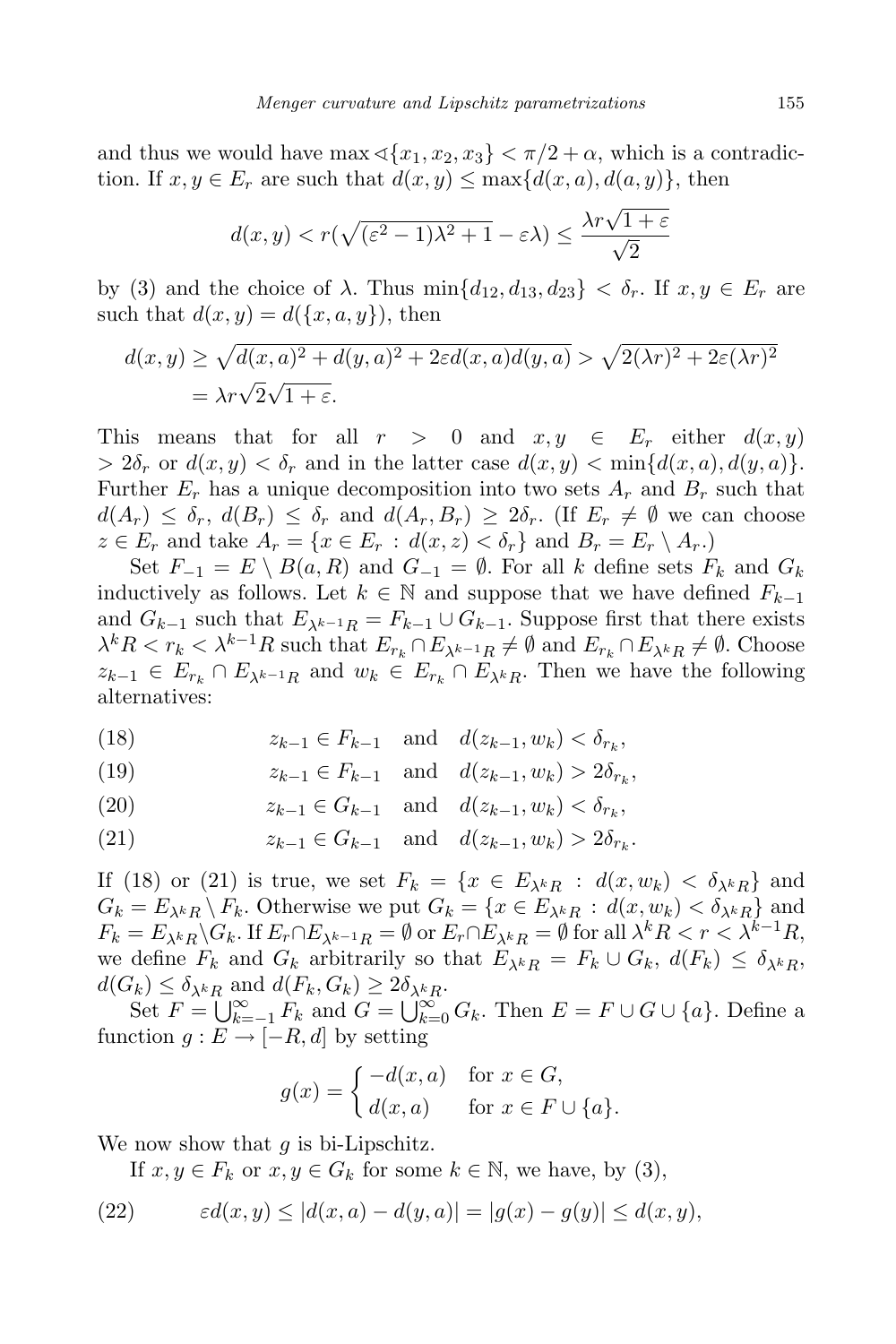because  $d(x, y) \leq \delta_{\lambda^k R}$  implies  $d(x, y) < d({x, a, y})$ . The same is true for  $x, y \in F_{-1}$  by Lemma 3.6. If  $x \in F_k$  and  $y \in G_k$  for some  $k \in \mathbb{N}$ , we have

$$
1 \le \frac{d(x,a) + d(y,a)}{d(x,y)} = \frac{|g(x) - g(y)|}{d(x,y)} \le \frac{2\lambda^k R}{2\delta_{\lambda^k R}} = \frac{\sqrt{2}}{\lambda\sqrt{1+\varepsilon}}.
$$

From now on we suppose that  $x, y \in E$  are such that  $d(y, a) \leq d(x, a)$  and  $x \neq a$ .

If  $d(y, a) \leq \lambda d(x, a)$ , then

$$
\frac{1-\lambda}{1+\lambda} \le \frac{d(x,a)-d(y,a)}{d(x,a)+d(y,a)} \le \frac{|g(x)-g(y)|}{d(x,y)} \le \frac{d(x,a)+d(y,a)}{d(x,a)-d(y,a)} \le \frac{1+\lambda}{1-\lambda}.
$$

Suppose  $d(y, a) > \lambda d(x, a)$ . Then either  $x, y \in F_{-1}$  or  $x, y \in E_{\lambda^{k-1}R} \cup E_{\lambda^kR}$ for some  $k \in \mathbb{N}$ . We have to check the case  $x \in E_{\lambda^{k-1}R}$  and  $y \in E_{\lambda^kR}$  for some k. Since  $d(y, a) \leq d(x, a) \leq d(y, a) / \lambda$ , we have  $x \in E_{r_k}$  or  $y \in E_{r_k}$ . We may assume that  $x \in E_{r_k}$ . Then  $x, y, w_k \in E_{d(x,a)}$ .

Suppose first that  $d(x, z_{k-1}) < \delta_{\lambda^{k-1}R}$ ,  $d(y, w_k) < \delta_{\lambda^kR}$  and  $d(z_{k-1}, w_k)$  $<\delta_{r_k}$ . Then we have either  $x \in F_{k-1}$ ,  $y \in F_k$  and (18), or  $x \in G_{k-1}$ ,  $y \in G_k$ and (20). Since  $\delta_{\lambda^{k-1}R} < 2\delta_{r_k}$ , we have  $d(x, z_{k-1}) < \delta_{r_k}$ . Thus  $d(x, w_k) \le$  $d(x, z_{k-1}) + d(z_{k-1}, w_k) < 2\delta_{r_k}$  and so  $d(x, w_k) < \delta_{r_k}$ , because  $x, w_k \in E_{r_k}$ . Since  $\delta_{r_k} < 2\delta_{d(x,a)}$  and  $x, w_k \in E_{d(x,a)}$ , we further have  $d(x, w_k) < \delta_{d(x,a)}$ . Therefore  $d(x, y) \leq d(x, w_k) + d(y, w_k) < \delta_{d(x, a)} + \delta_{\lambda^k R} < 2\delta_{d(x, a)}$ . Since  $x, y \in E_{d(x,a)},$  we have  $d(x, y) < \delta_{d(x,a)}$  and (22).

Suppose now that  $d(x, z_{k-1}) < \delta_{\lambda^{k-1}R}$ ,  $d(y, w_k) < \delta_{\lambda^kR}$  and  $d(z_{k-1}, w_k)$  $> 2\delta_{r_k}$ . Then we have either  $x \in F_{k-1}$ ,  $y \in G_k$  and (19), or  $x \in G_{k-1}$ ,  $y \in F_k$  and (21). Since  $\delta_{\lambda^{k-1}R} < 2\delta_{r_k}$ , we have  $d(x, z_{k-1}) < \delta_{r_k}$ . Thus  $d(x, w_k) \ge d(w_k, z_{k-1}) - d(x, z_{k-1}) > \delta_{r_k}$  and so  $d(x, w_k) > 2\delta_{r_k}$ , because  $x, w_k \in E_{r_k}$ . Therefore  $d(x, y) \ge d(x, w_k) - d(y, w_k) > 2\delta_{r_k} - \delta_{\lambda^k R} > \delta_{d(x, a)}$ . Since  $x, y \in E_{d(x,a)}$ , we have  $d(x, y) > 2\delta_{d(x,a)}$  and

$$
1 \le \frac{d(x,a) + d(y,a)}{d(x,y)} = \frac{|g(x) - g(y)|}{d(x,y)} \le \frac{2d(x,a)}{2\delta_{d(x,a)}} = \frac{\sqrt{2}}{\lambda\sqrt{1+\varepsilon}}.
$$

The other cases can be treated similarly. The inequality

$$
\frac{1-\lambda}{1+\lambda} \le \frac{|g(x)-g(y)|}{d(x,y)} \le \frac{1+\lambda}{1-\lambda}
$$

holds for all  $x, y \in E$ . Thus we get a set  $A \subset [0, 1]$  and a surjection  $f : A \to E$ such that

$$
d(E) \frac{1 + \sqrt{2}\sqrt{1+\varepsilon}}{\sqrt{2}\sqrt{1+\varepsilon}} \frac{1-\lambda}{1+\lambda} |s-t| \le d(f(s), f(t))
$$
  

$$
\le d(E) \frac{1 + \sqrt{2}\sqrt{1+\varepsilon}}{\sqrt{2}\sqrt{1+\varepsilon}} \frac{1+\lambda}{1-\lambda} |s-t|
$$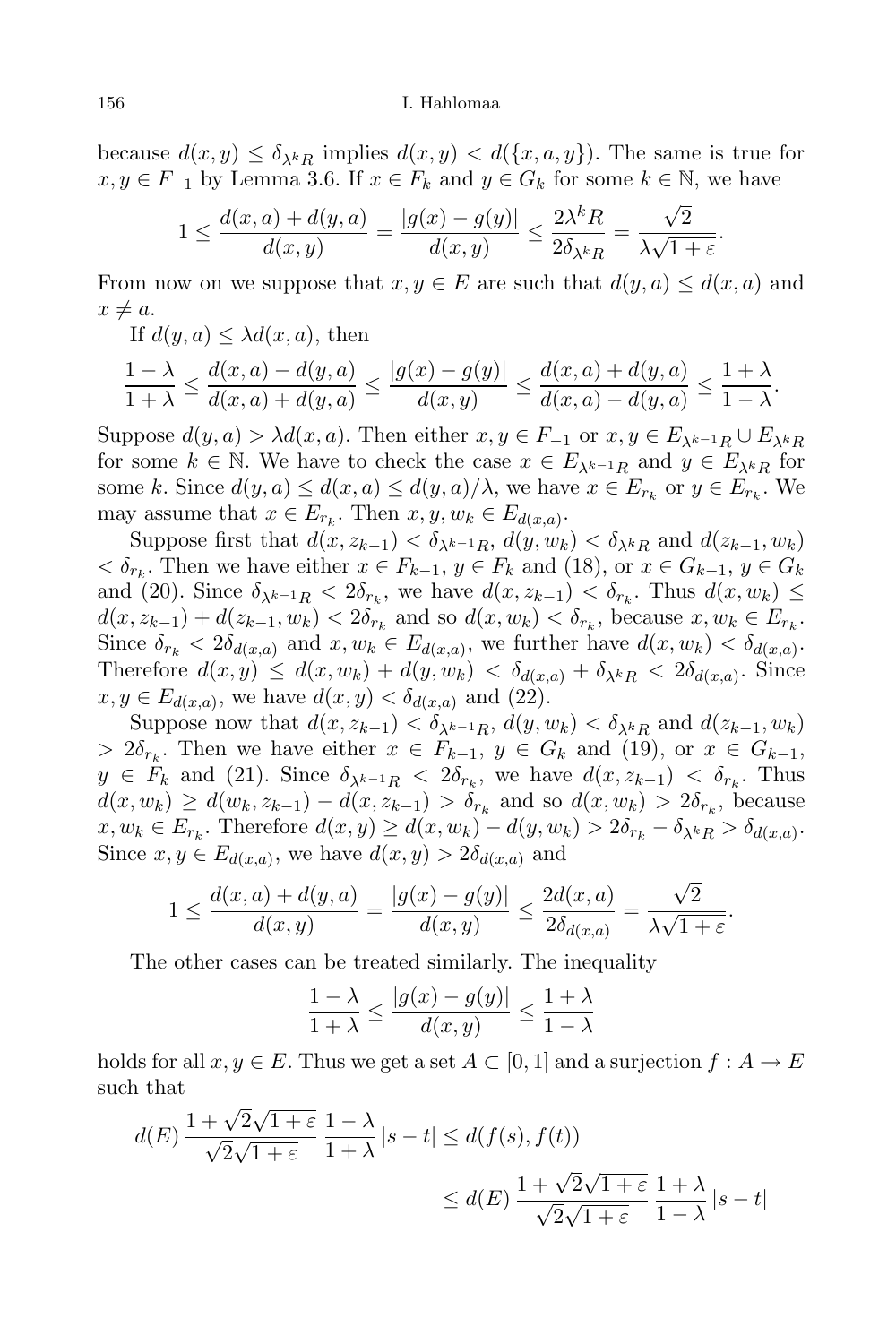and further the estimate

$$
d(E)\frac{\varepsilon}{2}|s-t| \le d(f(s), f(t)) \le d(E)\frac{9}{2\varepsilon}|s-t|
$$

for all  $s,t \in A$ .

We now give an example of a compact and connected metric space which has an order and the complete property  $\Omega$ , but which is not a Lipschitz image of a bounded set of real numbers.

EXAMPLE 3.8. Let  $1 < p < 2$  and  $x \in \ell^p \setminus \ell^1$ ,  $x = (x_k)_{k=1}^{\infty}$ , where  $x_k \ge 0$ for every  $k$ . Set

$$
E = \left\{ \sum_{k=1}^{n} x_k e_k + t e_{n+1} : n \in \mathbb{N}, t \in [0, x_{n+1}] \right\} \cup \{x\} \subset \ell^p,
$$

where  $\{e_k : k \in \mathbb{N}\}\$ is the standard basis of  $\ell^p$ . Now  $j : y \mapsto ||y||_p$  is an order on E and maps E onto  $[x_1, \|x\|_p]$ . We check that every triple in E contains an obtuse angle. Let

$$
a_1 = \sum_{k=1}^{n_1} x_k e_k, \quad a_2 = \sum_{k=1}^{n_2} x_k e_k + t e_{n_2+1}, \quad a_3 = \sum_{k=1}^{n_3} x_k e_k,
$$

where  $||a_1||_p < ||a_2||_p < ||a_3||_p$ ,  $n_1 \le n_2 < n_3 \le \infty$ , and  $t \in [0, x_{n_2+1}]$ . Set

$$
A = \sum_{k=n_1+1}^{n_2} x_k^p, \quad B = \sum_{k=n_2+2}^{n_3} x_k^p.
$$

Now

$$
d(a_1, a_3)^2 - d(a_1, a_2)^2 - d(a_2, a_3)^2 = ||a_1 - a_3||_p^2 - ||a_1 - a_2||_p^2 - ||a_2 - a_3||_p^2
$$
  
= 
$$
(A + x_{n_2+1}^p + B)^{2/p} - (A + t^p)^{2/p} - ((x_{n_2+1} - t)^p + B)^{2/p}
$$
  

$$
\ge (A + x_{n_2+1}^p + B)^{2/p} - (A + t^p)^{2/p} - (x_{n_2+1}^p - t^p + B)^{2/p} > 0,
$$

because  $(a+b)^s > a^s + b^s$  for  $a, b > 0$  and  $s > 1$ . So for  $\{a_1, a_2, a_3\}$  the angle at  $a_2$  is obtuse. However, even

$$
E' = \left\{ \sum_{k=1}^{n} x_k e_k : n \in \mathbb{N} \right\} \subset E
$$

cannot be a Lipschitz image of a bounded set of real numbers when  $x \notin \ell^1$ . Namely, if  $A \subset [0,1]$  and  $f : A \to E'$  is a Lipschitz map such that

$$
\left\{\sum_{k=1}^n x_k e_k : n = 1, \dots, n_0\right\} \subset f(A),
$$

the Lipschitz constant of f must be at least  $\sum_{k=2}^{n_0} x_k$ .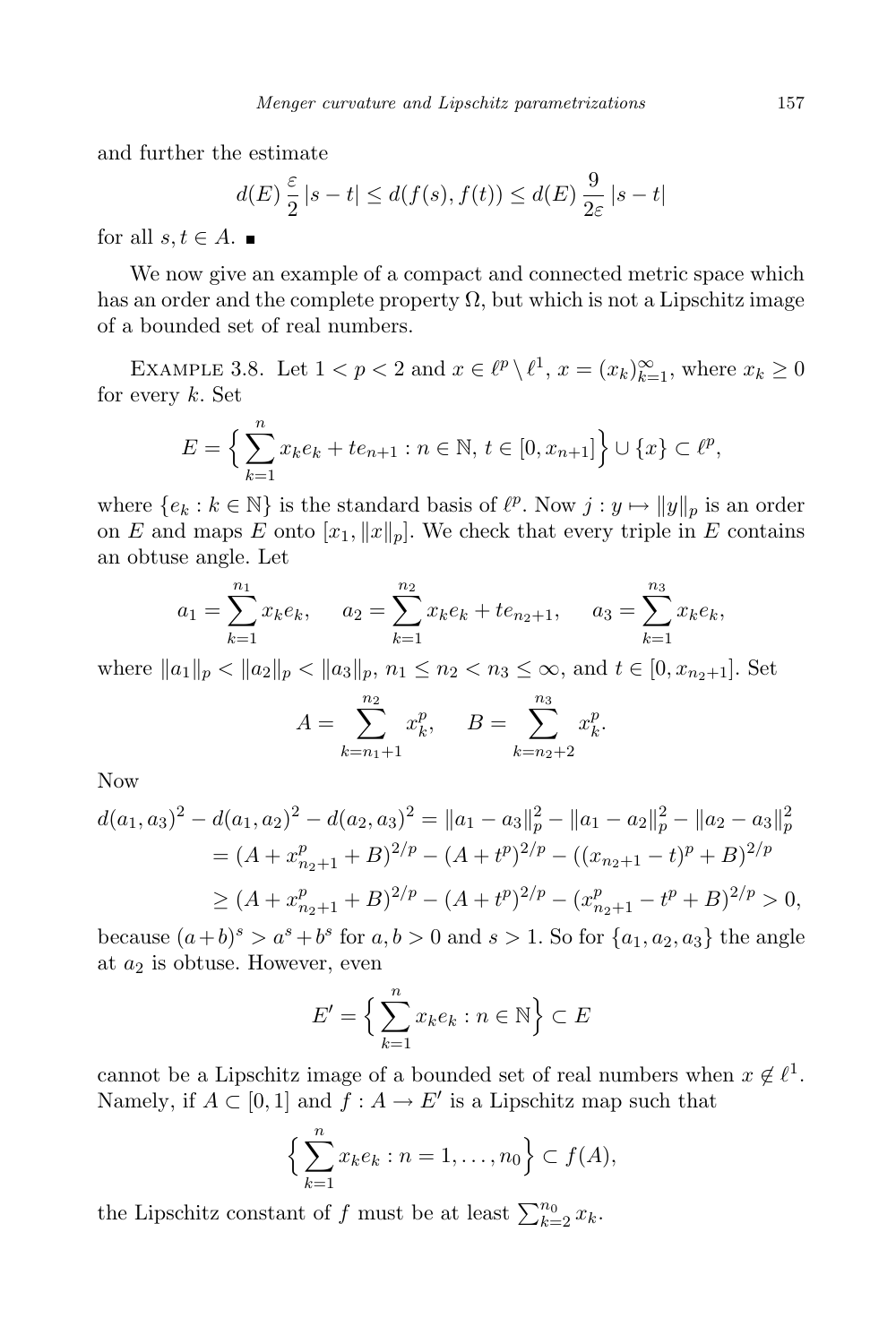4. Connected, ordered and ptolemaic spaces. Let  $M$  be the class of all bounded metric spaces. For  $E \in \mathcal{M}$  we define

 $l(E) = \inf \{ \text{Lip}(f) : f : A \to E \text{ is a surjection and } A \subset [0,1] \},\$ 

where  $\text{Lip}(f) \in [0,\infty]$  is the Lipschitz constant of f. For  $\mathcal{A} \subset \mathcal{M}$  we set

$$
L(\mathcal{A}) = \sup\{l(E)/d(E) : E \in \mathcal{A}\}.
$$

Further for  $0 < \varepsilon \leq 1$  and  $\mathcal{A} \subset \mathcal{M}$  we put  $L(\varepsilon, \mathcal{A}) = \widetilde{L}(\Omega(\varepsilon) \cap \mathcal{A})$ . Clearly  $\varepsilon \mapsto L(\varepsilon, \mathcal{A})$  is a decreasing function on  $[0, 1]$  for fixed  $\mathcal{A} \subset \mathcal{M}$ , and  $L(\varepsilon, \mathcal{A}) \leq$  $L(\varepsilon, \mathcal{B})$  if  $\mathcal{A} \subset \mathcal{B} \subset \mathcal{M}$ . By Proposition 2.4 we have  $L(1, \mathcal{M}) = 3/2$ , and  $L(\varepsilon, \mathcal{M}) \le C/\varepsilon$  with some constant  $C > 0$  by Theorem 3.7.

We denote by  $\mathcal C$  the class of connected metric spaces, and by  $\mathcal O$  the class of metric spaces which have an order. We next show that  $L(\varepsilon, \mathcal{C}) =$  $L(\varepsilon, \mathcal{O}) = 1/\varepsilon$  for  $0 < \varepsilon \leq 1$ .

LEMMA 4.1. Let E be a connected metric space such that  $\max \{\{x, y, z\}$  $\geq \pi/2$  for every triple  $\{x, y, z\} \subset E$ . If  $f : E \to \mathbb{R}$  is a homeomorphism onto its image, then f is an order.

Proof. We can of course assume that E contains more than one point. Suppose that f is not an order. Then there exists  $\{x, y, z\} \subset E$  such that

$$
(23) \t\t f(x) < f(y) < f(z)
$$

and  $d(x, z) \le \max\{d(x, y), d(y, z)\}\.$  We can assume  $xzy$ , as  $\max\{x, y, z\}$  $\geq \pi/2$ . Define  $g: f(E) \to \mathbb{R}$  by setting  $g(a) = d(x, f^{-1}(a))$ , where  $f^{-1}$  is the inverse of f. Now g is continuous. Since  $f(E)$  is connected,  $[f(x), f(y)] \subset$  $f(E)$ . Let  $b \in [f(x), f(y)]$  be such that  $g(b) = \max\{g(a) : a \in [f(x), f(y)]\}.$ Now  $b \in |f(x), f(y)|$  because of (23). Now

$$
d(x, f^{-1}(c)) = g(c) \uparrow g(b) = d(x, f^{-1}(b))
$$

as  $c \uparrow b$  and

$$
d(x, f^{-1}(e)) = g(e) \uparrow g(b) = d(x, f^{-1}(b))
$$

as  $e \downarrow b$ , where  $d(x, f^{-1}(b)) > 0$ . Further by the continuity of  $f^{-1}$  we simultaneously have  $d(f^{-1}(c), f^{-1}(e)) \downarrow 0$ . From this we conclude that E contains a triple whose maximum angle is less than  $\pi/2$ , which is a contradiction.

PROPOSITION 4.2.  $L(\varepsilon, C) = L(\varepsilon, C) = 1/\varepsilon$  for all  $\varepsilon \in [0, 1]$ .

*Proof.* Let  $0 < \varepsilon \leq 1$ . By Theorem 3.7 and Lemma 4.1 we have  $L(\varepsilon, C)$  $\leq L(\varepsilon, \mathcal{O})$ . Clearly  $L(\varepsilon, \mathcal{O}) \leq 1/\varepsilon$ . Namely, if  $E \in \Omega(\varepsilon) \cap \mathcal{O}$ , it follows from Theorem 3.7 that the completion of  $E$  is compact. Since clearly also the completion of E is in  $\Omega(\varepsilon) \cap \mathcal{O}$ , we may assume that E is compact. Take  $a, b \in E$  such that  $d(a, b) = d(E)$  and define  $g : E \to [0, d(E)]$  by setting  $g(x) = d(x, a)$ . As before, we see by (3) that the inverse of g is  $1/\varepsilon$ -Lipschitz from  $d(E)$  to E.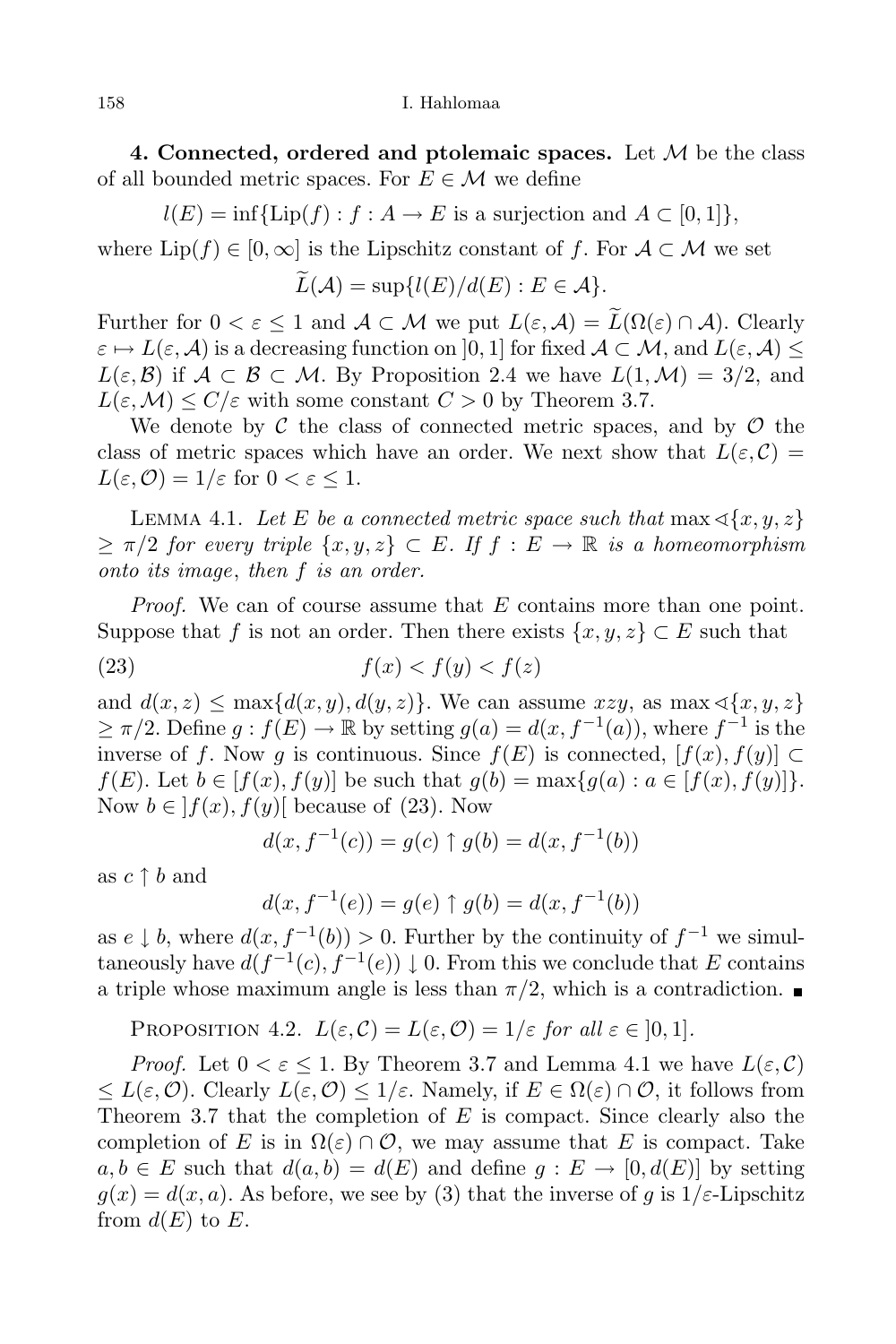We are left to show  $L(\varepsilon,\mathcal{C}) \geq 1/\varepsilon$ . We define a metric d on an interval [0, N],  $N \in \mathbb{N}$ , as follows: Define real numbers  $r_k$ ,  $k = 0, 1, \ldots$ , by setting  $r_0 = 0$  and

$$
r_{k+1} = \sqrt{r_k^2 + 1 + 2\varepsilon r_k}.
$$

Let  $x, y \in [0, N]$  with  $x < y$ . If  $\mathbb{N} \cap [x, y] = \emptyset$ , we set  $d(x, y) = |x - y|$ . Else we put  $m = \inf(\mathbb{N} \cap [x, y]), M = \sup(\mathbb{N} \cap [x, y]), s = \min\{y - M, m - x\}$  and  $t = \max\{y - M, m - x\}$ . Then we set

$$
d(x,y) = \sqrt{u^2 + s^2 + 2\varepsilon u s},
$$

where

$$
u = \sqrt{r_{M-m}^2 + t^2 + 2\varepsilon r_{M-m}t}.
$$

Denote this metric space by  $E_N$ . Then  $E_N \in \Omega(\varepsilon) \cap C$ . Since  $r_{k+1} - r_k \to \varepsilon$ as  $k \to \infty$ , we have

$$
\frac{l(E_N)}{d(E_N)} = \frac{N}{r_N} \to \frac{1}{\varepsilon}
$$

as  $N \to \infty$ . ■

We say that a metric space  $E$  has the *four-point property* if any subset of four points of E is isometric with some subset of  $\mathbb{R}^3$ . E is called *ptolemaic* provided for all  $x, y, z, w \in E$  the inequality  $d(x, y)d(z, w)+d(x, z)d(y, w) \geq$  $d(x, w)d(y, z)$  is true. Denote the class of metric spaces with the four-point property by  $\mathcal{F}$ , and the class of ptolemaic metric spaces by  $\mathcal{P}$ . Since  $\mathbb{R}^3$  is ptolemaic, we have  $\mathcal{F} \subset \mathcal{P}$ . It is easy to construct metric spaces which are ptolemaic but which do not have the four-point property. For example we can take a quadruple such that one distance between points equals 2 while the other five distances are 1. Since  $\mathcal{F} \cap \Omega(\sqrt{3}/2) \subset \mathcal{O}$ , we have at least  $L(\varepsilon, \mathcal{F}) \leq 1/\varepsilon$  for  $\sqrt{3}/2 \leq \varepsilon \leq 1$ . We now show that  $L(\varepsilon, \mathcal{P}) \downarrow 1$  as  $\varepsilon \uparrow 1$ .

LEMMA 4.3. Let  $E$  be a ptolemaic metric space with the complete property  $\Omega$ . Then  $\min\{d(x,y), d(z,w)\} < \max\{d(x,z), d(x,w), d(y,z), d(y,w)\}$ for any four pairwise distinct points  $x, y, z, w \in E$ .

Proof. Otherwise

$$
d(x,y)^{2}d(z,w)^{2} > \frac{(d(x,z)^{2} + d(y,w)^{2} + d(x,w)^{2} + d(y,z)^{2})^{2}}{4}
$$
  
 
$$
\geq \frac{(2d(x,z)d(y,w) + 2d(x,w)d(y,z))^{2}}{4}
$$
  
=  $(d(x,z)d(y,w) + d(x,w)d(y,z))^{2},$ 

which means that E is not ptolemaic.  $\blacksquare$ 

PROPOSITION 4.4.  $L(\varepsilon, \mathcal{P}) \downarrow 1$  as  $\varepsilon \uparrow 1$ .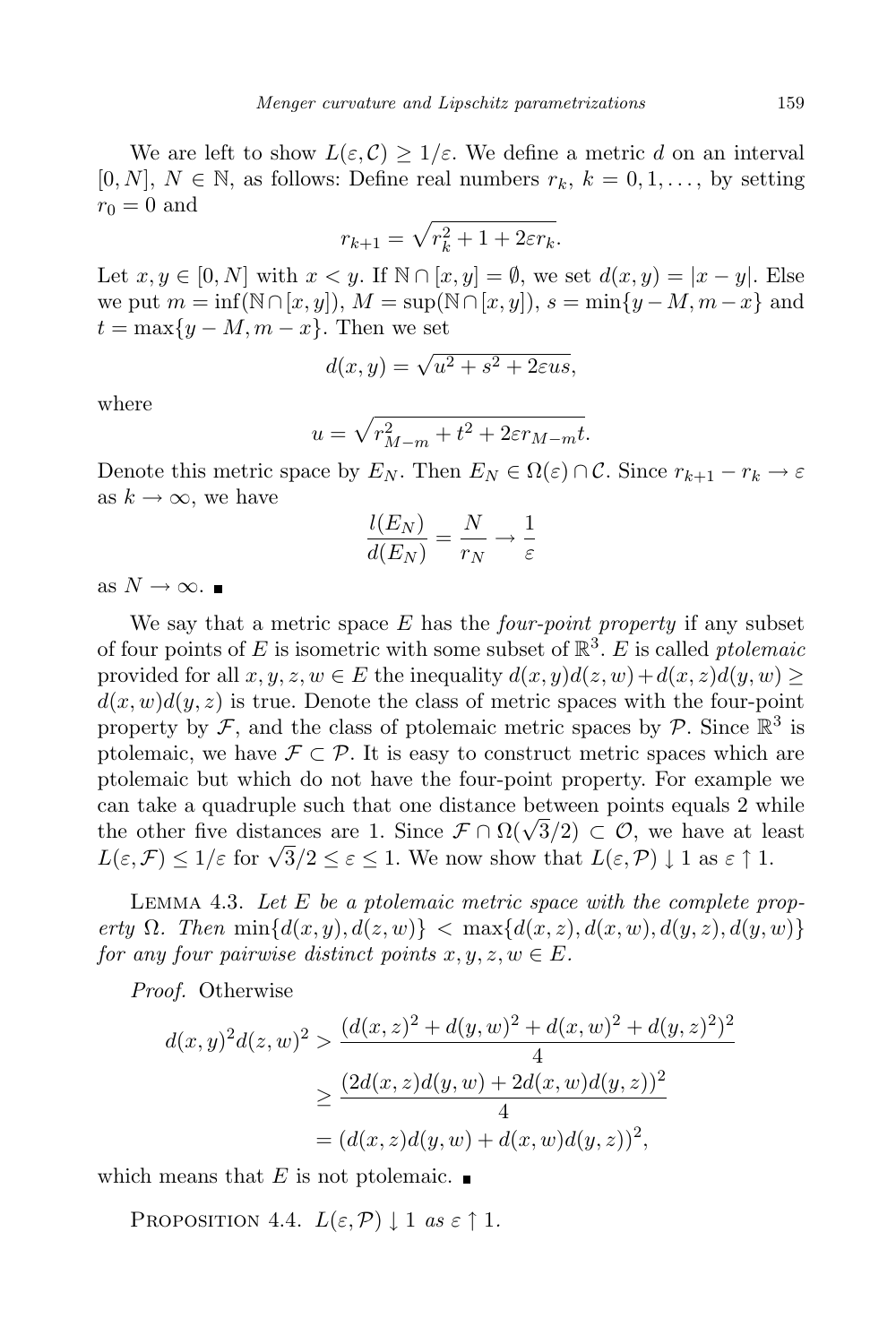## 160 I. Hahlomaa

*Proof.* Let  $E \in \Omega(\varepsilon) \cap \mathcal{P}$ . It follows from Theorem 3.7 that the completion of E is compact. Since clearly also the completion of E is in  $\Omega(\varepsilon) \cap \mathcal{P}$ , we can assume that E is compact. Let  $a, b \in E$  be such that  $d(a, b) = d(E)$ . We define  $g: E \to [0, d(E)]$  by setting  $g(x) = d(x, a)$ . Let  $x, y \in E \setminus \{a, b\}$ . If  $d(x, y) \le \max\{d(x, a), d(a, y)\}\$ , then  $|g(x)-g(y)| \ge \varepsilon d(x, y)$  by (3). Suppose xay. By the previous lemma,  $d(x, y) \leq \max\{d(x, b), d(b, y)\}\.$  We may assume that  $d(y, b) > d(x, b)$ . Set  $d = d(E)$ ,  $p = d(x, a)$ ,  $q = d(y, a)$ ,  $r = d(x, y)$ ,  $s = d(y, b)$  and  $t = d(x, b)$ . Then  $d^2 \geq q^2 + s^2 + 2\varepsilon qs$ , which gives

$$
s \le \sqrt{d^2 + (\varepsilon^2 - 1)q^2} - \varepsilon q.
$$

We also have  $t \geq d - p$  and  $r^2 \geq q^2 + p^2 + 2\varepsilon q p$ . Thus we get  $s^2 - t^2 - r^2$  $\leq d^2 + (2\varepsilon^2 - 1)q^2 - 2\varepsilon q\sqrt{d^2 + (\varepsilon^2 - 1)q^2} - d^2 - p^2 + 2dp - q^2 - p^2 - 2\varepsilon qp$  $= 2[(\varepsilon^2 - 1)q^2 - p^2 + dp - \varepsilon q p - \varepsilon q \sqrt{d^2 + (\varepsilon^2 - 1)q^2}] \leq 2p(d - p)$ and further

$$
\varepsilon \le \frac{s^2 - t^2 - r^2}{2rt} \le \frac{p}{\sqrt{q^2 + p^2 + 2\varepsilon q p}}.
$$

This yields  $p \geq \varepsilon(\varepsilon q + p)$ , which gives  $q \leq p(1 - \varepsilon)/\varepsilon^2$ . Thus

$$
\frac{|g(x)-g(y)|}{d(x,y)} = \frac{p-q}{r} \ge \frac{p-q}{p+q} \ge \frac{\varepsilon^2 + \varepsilon - 1}{\varepsilon^2 - \varepsilon + 1},
$$

and we get

$$
L(\varepsilon, \mathcal{P}) \le \max\left\{\frac{\varepsilon^2 - \varepsilon + 1}{\varepsilon^2 + \varepsilon - 1}, \frac{1}{\varepsilon}\right\} = \frac{\varepsilon^2 - \varepsilon + 1}{\varepsilon^2 + \varepsilon - 1}
$$

when  $(\sqrt{5}-1)/2 < \varepsilon \leq 1$ . Therefore  $L(\varepsilon, \mathcal{P}) \downarrow 1$  as  $\varepsilon \uparrow 1$ .

**5. Travelling salesman theorem.** Let  $E$  be a bounded metric space and let  $C_1 \ge C_2 > 960$ . For any  $x \in E$  and  $t > 0$  we set

 $\beta(x,t) = \sup\{c(z_1, z_2, z_3) : z_1, z_2, z_3 \in B(x,t), d(z_i, z_j) \ge C_1^{-1}t \; \forall i \ne j\}.$ 

We say that an increasing sequence  $(\Delta_k)_{k\in\mathbb{Z}}$  of subsets of E is a net of E if for all  $k \in \mathbb{Z}$ ,

(i) for any distinct  $x, y \in \Delta_k$ ,  $d(x, y) > 2^{-k}$ ,

(ii) for any  $x \in E$  there exists  $y \in \Delta_k$  such that  $d(x, y) \leq 2^{-k}$ . Now we define

$$
\beta(E) = \inf \Big\{ \sum_{k \in \mathbb{Z}} \sum_{x \in \Delta_k} \beta(x, C_2 2^{-k})^2 (2^{-k})^3 : (\Delta_k)_k \text{ is a net of } E \Big\}.
$$

For a bounded set  $F \subset \mathbb{R}^n$  the conditions  $\beta(F) < \infty$  and (4) are equivalent. We now sketch a proof for this. Let F be a bounded set in  $\mathbb{R}^n$ . First,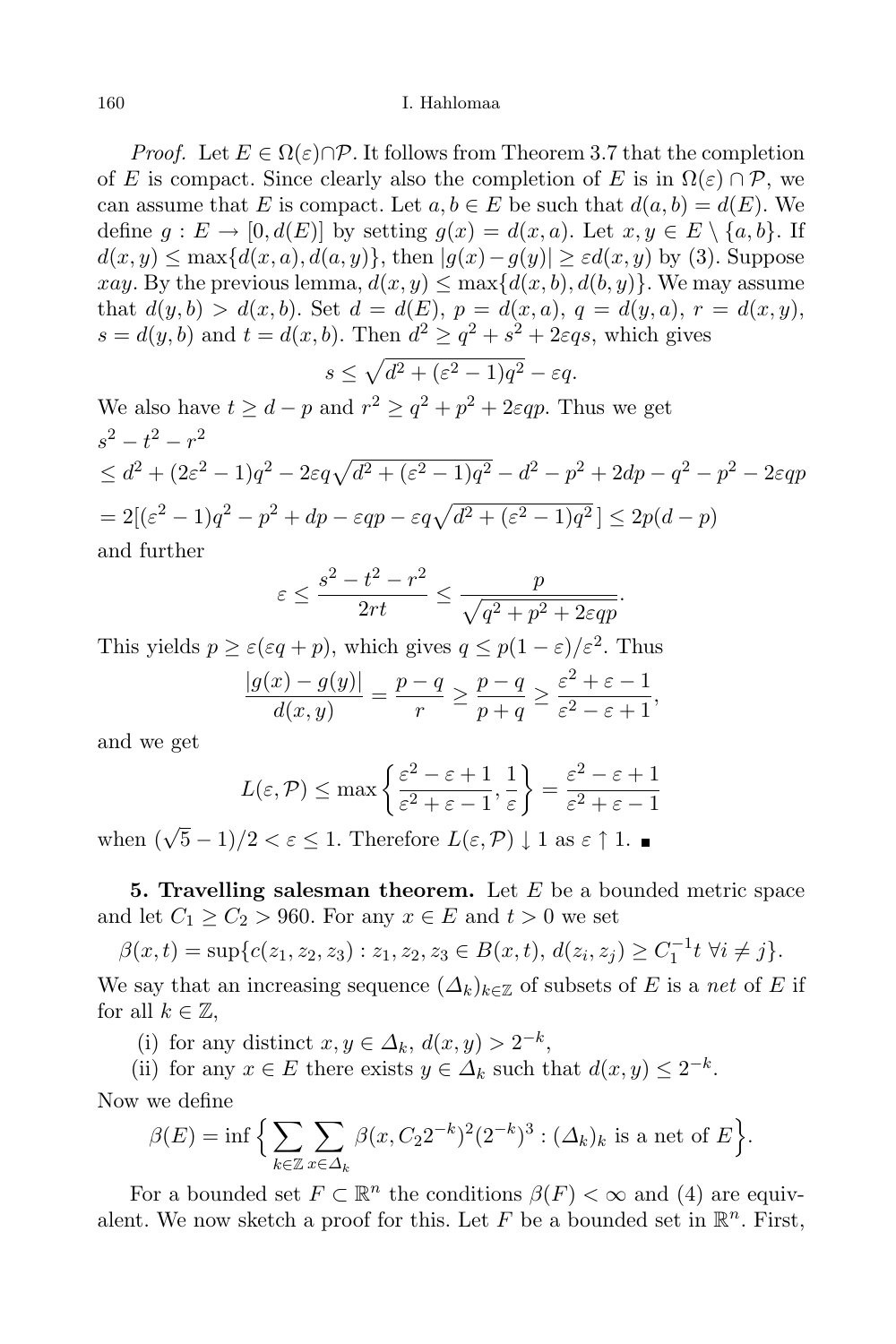assume that  $\beta(F) < \infty$ . Then, by Theorem 5.3 below, we find  $A \subset [0,1]$ and a Lipschitz surjection  $f : A \to F$  such that  $\text{Lip}(f) \leq C(\beta(F) + d(F)),$ where  $C > 0$  is an absolute constant. By the Kirszbraun theorem f has an extension  $f : [0,1] \to \mathbb{R}^n$  such that  $\text{Lip}(f) = \text{Lip}(f)$ . Thus the result of Okikiolu (see [11]) gives

$$
\sum_{Q \in \mathcal{D}} \beta_F(Q)^2 d(Q) \le A_1 \operatorname{Lip}(\widetilde{f}) \le A_1 C(\beta(F) + d(F)),
$$

where  $A_1$  is a constant depending on n and  $\mathcal D$  is the set of all dyadic cubes in  $\mathbb{R}^n$ .

If  $Q \subset \mathbb{R}^n$  is a cube and  $\lambda > 1$ , we define

$$
\beta_F^{\lambda}(Q) = \inf_L d(Q)^{-1} \sup \{ d(y, L) : y \in F \cap \lambda Q \},
$$

where the infimum is taken over all lines in  $\mathbb{R}^n$  and  $\lambda Q$  is the cube with the same center as  $Q$  and sides parallel to the sides of  $Q$ , but whose diameter is  $\lambda d(Q)$ . It is not difficult to show that there exists a constant  $A_2 = A_2(n, \lambda)$ such that

$$
A_2^{-1} \sum_{Q \in \mathcal{D}} \beta_F^{\lambda}(Q)^2 d(Q) \le \int_{\mathbb{R}^n} \int_{0}^{\infty} \beta_{\infty}(x, t, F)^2 \frac{dt}{t^n} d\mathcal{L}^n x \le A_2 \sum_{Q \in \mathcal{D}} \beta_F^{\lambda}(Q)^2 d(Q),
$$

where  $\mathcal{L}^n$  is the Lebesgue measure on  $\mathbb{R}^n$  and

 $\beta_{\infty}(x, t, F) = \inf_{L} t^{-1} \sup \{ d(y, L) : y \in F \cap B(x, t) \},$ 

where the infimum is taken over all lines in  $\mathbb{R}^n$ . In particular, for all  $\lambda_1, \lambda_2$  $> 1$  there exists a constant  $A_3 = A_3(n, \lambda_1, \lambda_2)$  such that

(24) 
$$
\sum_{Q \in \mathcal{D}} \beta_F^{\lambda_1}(Q)^2 d(Q) \leq A_3 \sum_{Q \in \mathcal{D}} \beta_F^{\lambda_2}(Q)^2 d(Q).
$$

For  $k \in \mathbb{Z}$  let  $\mathcal{D}_k$  be the set of all dyadic cubes in  $\mathbb{R}^n$  of side length  $2^{-k}$ . Choose  $A_4 \in \mathbb{Z}$  such that  $(2 \log 2)A_4 \ge \log n$  and define  $\lambda = C_2 2^{A_4+1} + 1$ . Let  $(\Delta_k)_k$  be a net of F and fix  $k \in \mathbb{Z}$ . Then  $\#(Q \cap \Delta_k) \leq 1$  for any  $Q \in \mathcal{D}_{k+A_4}$ . Fix  $x \in \Delta_k$  and let  $Q \in \mathcal{D}_{k+A_4}$  be such that  $x \in Q$ . Further let  $z_1, z_2, z_3 \in B(x, C_2 2^{-k})$  be such that  $d(z_i, z_j) \ge C_1^{-1} C_2 2^{-k}$  for all  $i \ne j$ . Since  $B(x, C_2 2^{-k}) \subset \lambda Q$ , by using (1) and some plane geometry we get

$$
c(z_1, z_2, z_3)^2 (2^{-k})^3 = \frac{4d(z_1, L)^2 (2^{-k})^3}{d(z_1, z_2)^2 d(z_1, z_3)^2} \le 4C_1^4 C_2^{-4} d(z_1, L)^2 2^k
$$
  

$$
\le \frac{4C_1^4 \sqrt{n} d(z_1, L)^2}{C_2^4 2^{A_4} d(Q)} \le A_5 \beta_F^{\lambda}(Q) d(Q),
$$

where L is the line passing through  $z_2$  and  $z_3$  and  $A_5 = A_5(n, C_1, C_2)$  is a constant. Using (24), for some constant  $A_6$  depending on n,  $C_1$  and  $C_2$  we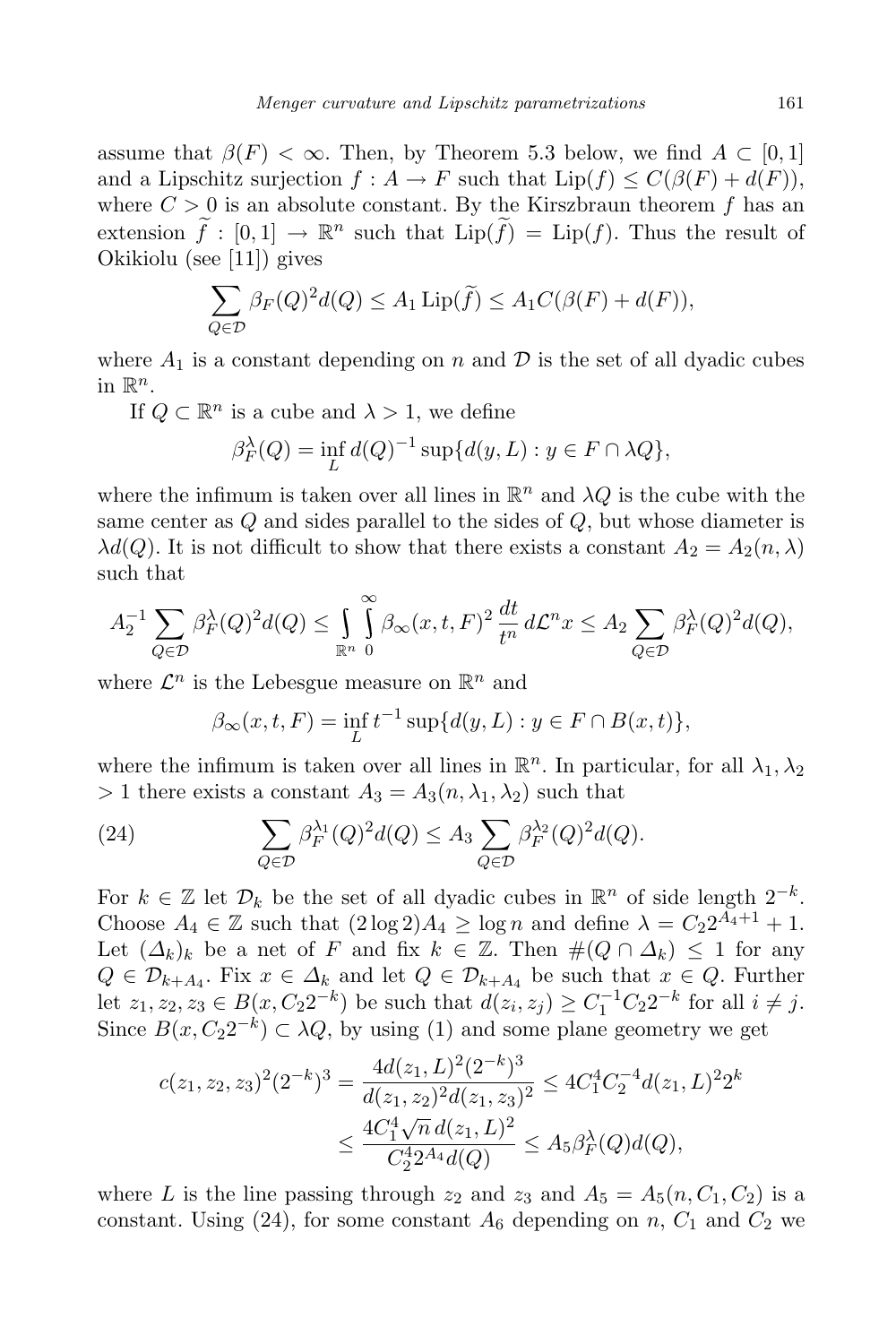get

$$
\beta(F) \le \sum_{k \in \mathbb{Z}} \sum_{x \in \Delta_k} \beta(x, C_2 2^{-k})^2 (2^{-k})^3 \le A_5 \sum_{k \in \mathbb{Z}} \sum_{Q \in \mathcal{D}_{k+A_3}} \beta_F^{\lambda}(Q)^2 d(Q)
$$
  

$$
\le A_6 \sum_{Q \in \mathcal{D}} \beta_F(Q)^2 d(Q).
$$

Now we are going to show that for any bounded metric space  $E$  the condition  $\beta(E) < \infty$  implies that E is a Lipschitz image of a bounded set of real numbers.

LEMMA 5.1. Let  $x, y, z \in \mathbb{R}^2$  be distinct points,  $L_{yz}$  the line passing through y and z, and  $P : \mathbb{R}^2 \to L_{yz}$  the orthogonal projection to  $L_{yz}$ . Set  $d_{yx} = |y-x|, d_{xz} = |x-z|$  and  $d_{yz} = |y-z|$ . If  $d_{yz} = |y-P(x)|+|P(x)-z|$ , then

$$
\frac{c(x,y,z)^2}{8} \le \frac{d_{yx} + d_{xz} - d_{yz}}{d_{yx}d_{xz}(d_{yx} + d_{xz})} \le \frac{c(x,y,z)^2}{4}.
$$

*Proof.* Define  $s = |y - P(x)|$ ,  $t = |P(x) - z|$  and  $h = |x - P(x)|$ . By the Pythagorean theorem

$$
d_{yx} + d_{xz} - d_{yz} = d_{yx} - s + d_{xz} - t = \frac{d_{yx}^2 - s^2}{d_{yx} + s} + \frac{d_{xz}^2 - t^2}{d_{xz} + t}
$$

$$
= h^2 \left(\frac{1}{d_{yx} + s} + \frac{1}{d_{xz} + t}\right)
$$

and by  $(1)$ ,

$$
c(x, y, z) = \frac{2h}{d_{yx}d_{xz}}.
$$

Hence

$$
d_{yx} + d_{xz} - d_{yz} = \frac{c(x, y, z)^2 d_{yx}^2 d_{xz}^2}{4} \left( \frac{1}{d_{yx} + s} + \frac{1}{d_{xz} + t} \right),
$$

from which we get the conclusion.

LEMMA 5.2. Let  $E$  be a bounded metric space. Suppose that there exist  $L < \infty$  and a dense subset  $D \subset E$  such that there exist  $U \subset [0,1]$  and an L-Lipschitz surjection  $g: U \to F$  for every finite  $F \subset D$ . Then there exist  $A \subset [0,1]$  and an L-Lipschitz surjection  $f : A \to E$ .

*Proof.* We can assume that D is countable. Let  $D = \{x_1, x_2, x_3, \dots\}$ and define  $D_n = \{x_1, ..., x_n\}$  and  $N_n^1 = \mathbb{N}_n = \{1, ..., n\}$  for  $n \in \mathbb{N}$ . By the hypothesis we have for every n a permutation  $\sigma_n^1$ By the hypothesis we have for every *n* a permutation  $\sigma_n^1$  of  $\mathbb{N}_n$  such that  $\sum_{i=1}^{n-1} d(x_{\sigma_n^1(i)}, x_{\sigma_n^1(i+1)}) \leq L$ . Since for any *n* there are only a finite number of permutations of  $\mathbb{N}_n$ , we can inductively choose sequences  $(\sigma_n^m : N_m^m \to \mathbb{N}_n^m)$  $(N_n^m)_n$  of permutations such that for every  $m \in \mathbb{N}$  the sequence  $(\sigma_n^{m+1})_n$  is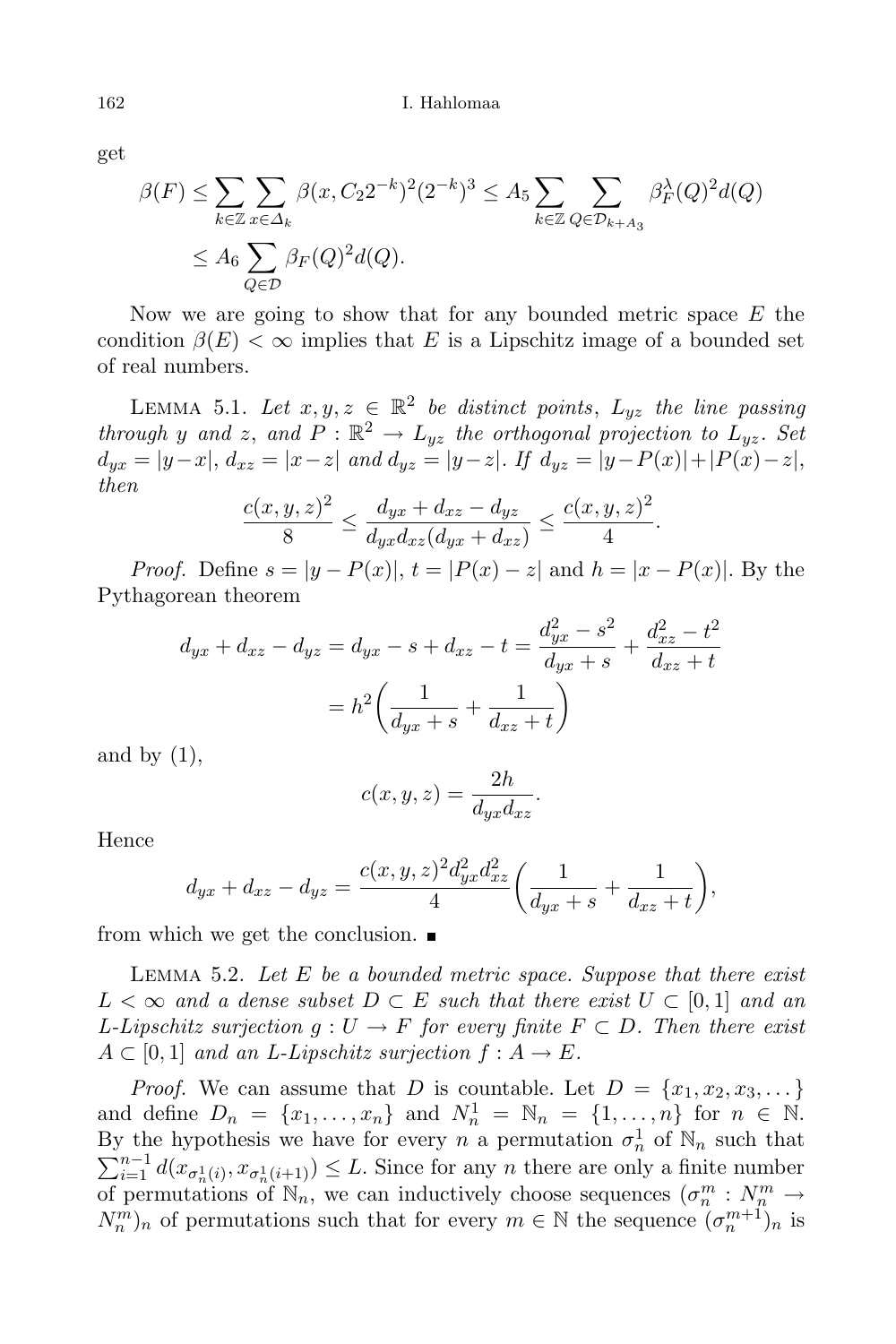a subsequence of  $(\sigma_n^m)_n$ ,  $\mathbb{N}_m \subset N_1^m$  and for every  $n \in \mathbb{N}$  and  $i, j \in \mathbb{N}_m$  the condition  $(\sigma_1^m)^{-1}(i) < (\sigma_1^m)^{-1}(j)$  implies  $(\sigma_n^m)^{-1}(i) < (\sigma_n^m)^{-1}(j)$ . For each n let  $\sigma_n$  be the permutation of  $\mathbb{N}_n$  such that for  $i, j \in \mathbb{N}_n$  the condition  $(\sigma_n)^{-1}(i) < (\sigma_n)^{-1}(j)$  implies  $(\sigma_n^n)^{-1}(i) < (\sigma_n^n)^{-1}(j)$ .

For every *n* set  $A_n = \{a_1^n, ..., a_n^n\}$ , where  $a_k^n = \sum_{i=1}^{k-1} d(x_{\sigma_n(i)}, x_{\sigma_n(i+1)})$ for  $k = 1, \ldots, n$ . Define a 1-Lipschitz bijection  $f_n : A_n \to D_n$  by setting  $f_n(a_k^n) = x_{\sigma_n(k)}$  for  $k = 1, \ldots, n$ . Note that  $A_n \subset [0, L]$  for every n and the sequence  $(a_n^n)$  is increasing. Now there exists a compact  $A \subset [0, L]$  such that  $A_n \to A$  in the Kuratowski sense:

- (i) If  $a = \lim_{n \to \infty} a_n^m$  for some subsequence  $(a_n^m)$  of a sequence  $(a_n)$ such that  $a_n \in A_n$  for any n, then  $a \in A$ .
- (ii) If  $a \in A$ , then there exists a sequence  $(a_n)$  such that  $a_n \in A_n$  for any n and  $a = \lim_{n \to \infty} a_n$ .

Let  $a \in A$  and let  $(a_n)$  be a sequence such that  $a_n \in A_n$  for any n and  $a_n \to a$ as  $n \to \infty$ . Let  $m \geq n \geq 1$ . Then there is  $b \in A_m$  such that  $f_m(b) = f_n(a_n)$ and  $|a_n - b| \le a_m^m - a_n^n$ . Using this we get

$$
d(f_m(a_m), f_n(a_n)) = d(f_m(a_m), f_m(b)) \le |a_m - b| \le |a_m - a_n| + |a_n - b|
$$
  
 
$$
\le |a_m - a_n| + a_m^m - a_n^n.
$$

So  $(f_n(a_n))$  is a Cauchy sequence in E. Thus we can define  $f: A \to \overline{E}$ , where  $\overline{E}$  is the completion of E, by setting, for  $a \in A$ ,

$$
f(a) = \lim_{n \to \infty} f_n(a_n),
$$

where  $(a_n)$  is a sequence such that  $a_n \in A_n$  for all n and  $a_n \to a$  as  $n \to \infty$ . Clearly  $f(a)$  does not depend on the choice of the sequence  $(a_n)$ . Let  $a, b \in A$ and let  $a_n \to a$  and  $b_n \to b$  be such that  $a_n, b_n \in A_n$  for all n. Then, since  $f_n$  is 1-Lipschitz for each  $n$ ,

$$
d(f(a), f(b)) \le d(f(a), f_n(a_n)) + d(f_n(a_n), f_n(b_n)) + d(f_n(b_n), f(b))
$$
  
\n
$$
\le d(f(a), f_n(a_n)) + |a_n - b_n| + d(f_n(b_n), f(b)) \to |a - b|
$$

as  $n \to \infty$ . So f is 1-Lipschitz. It is also surjective. To check this let  $x \in D_k$ for some k. Then we have a sequence  $(c_n)$  such that  $c_n \in A_n$  and  $f_n(c_n) = x$ for any  $n \geq k$ . Since the sequence  $(c_n)_{n \geq k}$  is increasing and bounded, there is  $c \in [0, L]$  such that  $c_n \to c$ . Then  $c \in A$  by (i) and  $x = \lim_{n \to \infty} f_n(c_n) =$  $f(c)$ . Thus  $D \subset f(A)$ . Since  $D \subset \overline{E}$  is dense and  $f(A)$  is compact, we have  $E \subset f(A) = \overline{E}$ . Finally, we restrict f to  $f^{-1}(E)$ .

THEOREM 5.3. Let E be a bounded metric space such that  $\beta(E) < \infty$ . Then there exist  $A \subset [0,1]$  and a Lipschitz surjection  $f : A \to E$ . Moreover, f can be chosen such that  $\text{Lip}(f) \leq C(\beta(E) + d(E))$ , where  $C > 0$  is an absolute constant.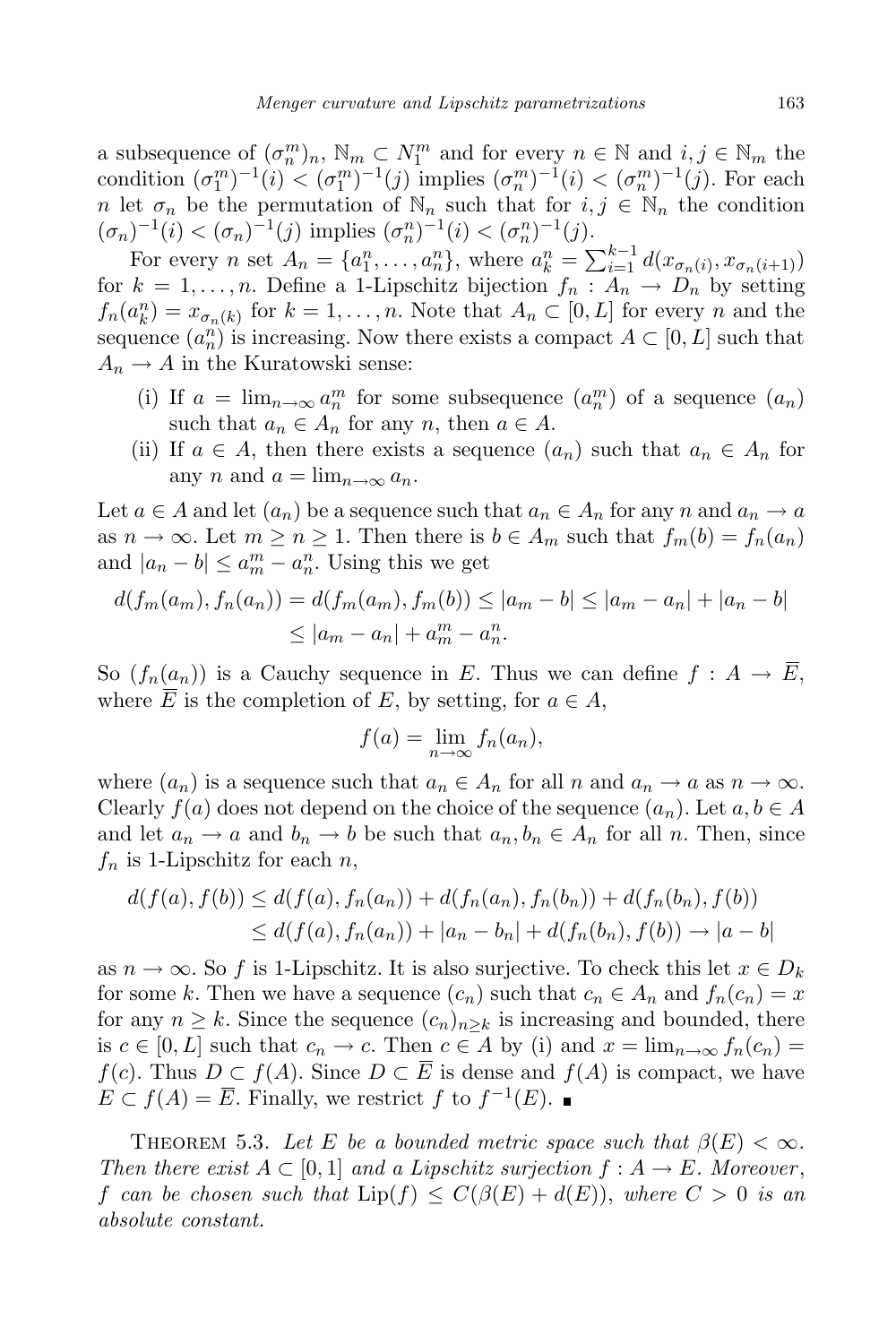*Proof.* Let  $(\Delta_k)_{k \in \mathbb{Z}}$  be a net of E such that

$$
\sum_{k} \sum_{x \in \Delta_k} \beta(x, C_2 2^{-k})^2 (2^{-k})^3 < \infty
$$

and let  $C_3$ ,  $C_4$  and  $\varepsilon_0$  be positive constants with  $C_3 \geq 9$ ,  $C_4 > 24(1+C_3)$ ,  $C_2 \geq 4C_4$  and  $2C_4(1+2C_4)\varepsilon_0 \leq \sqrt{4C_4+1}$ .

Suppose that  $\beta(x, C_2 2^{-k}) 2^{-k} < \varepsilon \leq \sqrt{3}/4$  for some  $x \in D_{y,k}$ , where  $y \in E, k \in \mathbb{Z}$  and  $D_{y,k} = B(y, 2^{-k+1}) \cap \Delta_k$ . Since  $C_1 \geq C_2 \geq 4$ , we have  $d(z_1, z_2) \ge C_1^{-1} C_2 2^{-k}$  for all  $z_1, z_2 \in D_{y,k} \subset B(x, C_2 2^{-k}).$  By (1),

$$
\sin \alpha z_1 z_2 z_3 \le \frac{d(D_{y,k}) \sin \alpha z_1 z_2 z_3}{d(z_1, z_3)} \le \frac{d(D_{y,k})}{2} c(z_1, z_2, z_3) < 2^{k-1} d(D_{y,k}) \varepsilon
$$
  

$$
\le 2\varepsilon \le \frac{\sqrt{3}}{2}
$$

for any triple  $\{z_1, z_2, z_3\} \subset D_{y,k}$ . From this we conclude  $D_{y,k} \in \Omega(\sqrt{1-4\varepsilon^2})$ . If now  $289(1-4\varepsilon^2)^3 \ge 225$ , by Lemma 2.3 and Proposition 4.2 we have

$$
(\#D_{y,k} - 1)2^{-k} \le \frac{d(D_{y,k})}{\sqrt{1 - 4\varepsilon^2}} \le \frac{2^{-k+2}}{\sqrt{1 - 4\varepsilon^2}},
$$

from which we get  $#D_{y,k} \leq 4/\sqrt{1-4\varepsilon^2} + 1 < 6$ . In particular,  $\Delta_k$  is finite for each k. Let

$$
\bigcup_{k\in\mathbb{Z}}\Delta_k=\{x_1,x_2,x_3,\dots\}
$$

so that for all  $k \in \mathbb{Z}$ ,

$$
D_{\#\Delta_k} = \Delta_k,
$$
  
\n
$$
d(x_{j+1}, D_j) = \max\{d(x, D_j) : x \in \Delta_k\} \quad \text{for } j = 1, \dots, \#\Delta_k - 1,
$$

where  $D_i = \{x_1, \ldots, x_i\}$  for  $j \in \mathbb{N}$ .

We are going to construct a sequence  $(G_i)$  of connected weighted graphs with no cycles. For each j we denote by  $V_j$  and  $E_j$  the sets of vertices and edges of  $G_i$ . For each j we will have  $D_i \subset V_i$ . For all  $x, y \in D_i$  such that  $\{x, y\} \in E_j$  we will have  $w_j(\{x, y\}) = d(x, y)$ , where  $w_j : E_j \to ]0, \infty[$  is the weight function on the graph  $G_j$ . We define  $l(G_j) = \sum_{e \in E_j} w_j(e)$  and for  $y \in D_i$  we will use the notation

$$
N_j(y) = \{ z \in D_j : \{y, z\} \in E_j \}.
$$

Each vertex in  $V_j \setminus D_j$  will have only one neighbour. Thus the subgraph of  $G_i$  induced by  $D_i$  will also be connected. We will denote this graph and the set of its edges by  $G_j^*$  and  $E_j^*$ . In our construction the number  $l(G_j^*) = \sum_{e \in E_j^*} w_j(e)$  will remain bounded, from which we get the final conclusion.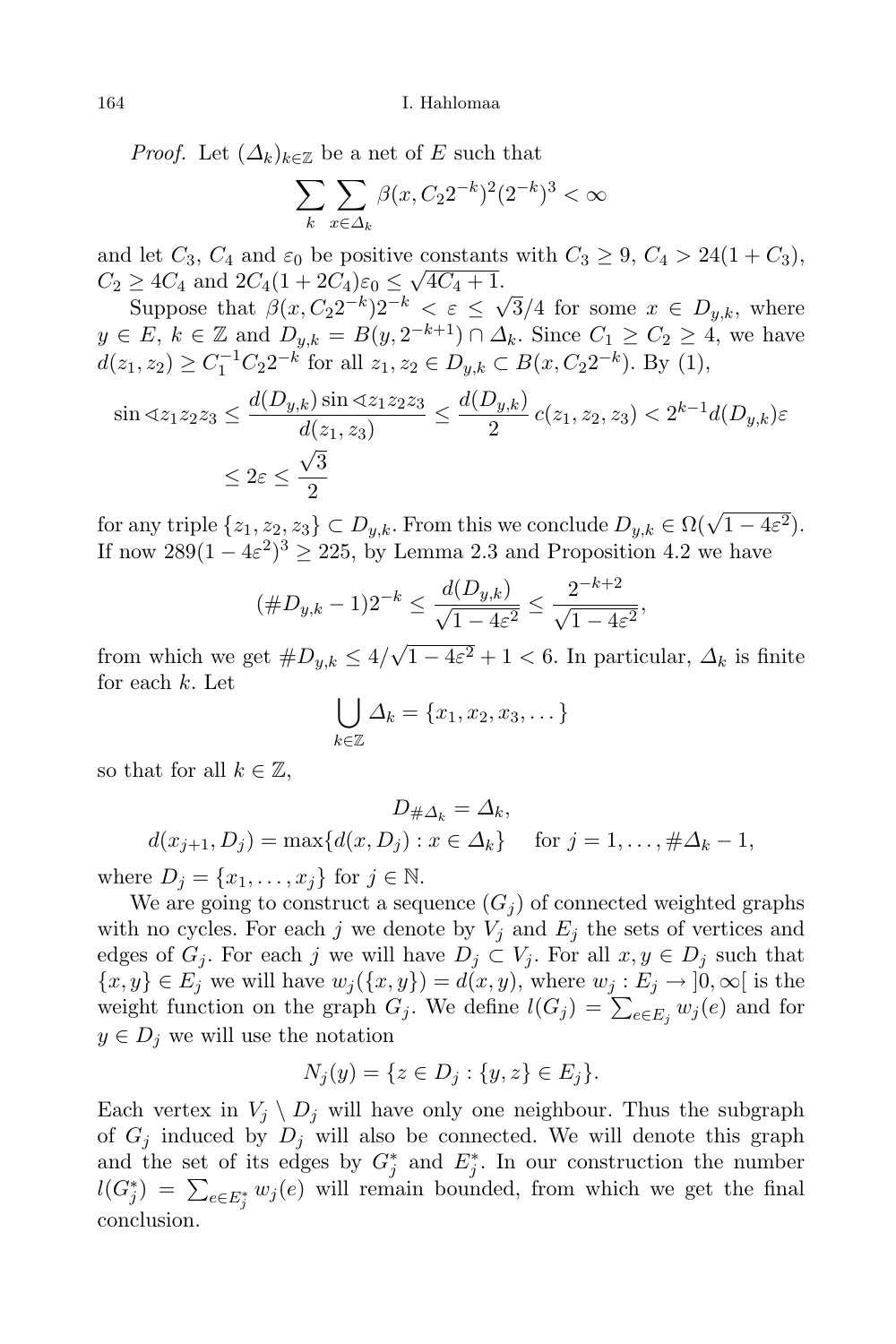We define a graph  $G_2$  with 4 vertices and 3 edges as follows. Put  $V_2 =$  ${x_1, x_2, b_1, b_2}$ , where  ${b_1, b_2} \cap E = \emptyset$ , and set  $E_2 = {\{x_1, x_2\}, \{x_1, b_1\}}$  ${x_2, b_2}, \, {w_2({x_1, x_2})} = d(x_1, x_2)$  and  $w_2({x_i, b_i}) = C_3d(x_1, x_2)$  for  $i = 1, 2$ . Then

(25) 
$$
l(G_2) \le (1 + 2C_3)d(E).
$$

Let now  $j \geq 2$  and assume by induction that we have constructed a graph  $G_i = (V_i, E_i), w_i : E_i \to [0, \infty[$  such that  $D_i \subset V_i$ . We also assume that  $G_j$  has the following property:

(\*) Let  $y \in D_j$ . If  $d(y, z_1) < C_4 d(x_{j+1}, D_j)$  and  $d(z_1, z_2) < d({z_1, y, z_2})$ for all  $z_1, z_2 \in N_j(y)$ , then there is  $b \in V_j \setminus D_j$  such that  $\{y, b\} \in E_j$ .

We set  $x = x_{j+1}$ . Let y be a nearest neighbour of x in  $D_j$  and let k be the smallest integer such that  $x \in \Delta_k$ . In other words,  $\#\Delta_{k-1} \leq j < \#\Delta_k$ .

CASE 1:  $\beta(x, C_2 2^{-k}) 2^{-k} \geq \varepsilon_0$ . We set  $V_{j+1} = V_j \cup \{x, b\}$ , where  $b \notin$  $V_i \cup E$ , and define

$$
E_{j+1} = E_j \cup \{\{y, x\}, \{x, b\}\}\
$$

and  $w_{j+1}: E_{j+1} \to [0, \infty[$  by setting

$$
w_{j+1}(e) = \begin{cases} d(y,x) & \text{for } e = \{y,x\}, \\ C_3 d(y,x) & \text{for } e = \{x,b\}, \\ w_j(e) & \text{for } e \in E_j. \end{cases}
$$

Now  $G_{j+1}$  has the property (\*) and

(26) 
$$
l(G_{j+1}) - l(G_j) = (1 + C_3)d(y, x) \le (1 + C_3)2^{-(k-1)}
$$

$$
\le \frac{2(1 + C_3)}{\varepsilon_0^2} \beta(x, C_2 2^{-k})^2 (2^{-k})^3.
$$

For the remaining cases we assume that  $\beta(x, C_2 2^{-k}) 2^{-k} < \varepsilon_0$ .

CASE 2: There exists  $z \in N_j(y)$  such that  $C_4d(y, x) \leq d(y, z)$ . We define  $G_{i+1}$  as in Case 1. Now

(27) 
$$
l(G_{j+1}) - l(G_j) = (1 + C_3)d(y, x) \le \frac{1 + C_3}{C_4}d(y, z).
$$

By the construction  $\{y, z\} \in E_m^*$  for all  $m \geq j$ .

For the rest of the cases we assume that  $d(y, z) < C_4 d(y, x)$  for all  $z \in N_i(y)$ .

CASE 3: There exists  $z \in N_i(y)$  such that  $d(x, z) \leq d(y, z)$ . We set  $V_{j+1} = V_j \cup \{x\}$  and define

$$
E_{j+1} = (E_j \setminus \{\{y, z\}\}) \cup \{\{y, x\}, \{x, z\}\}\
$$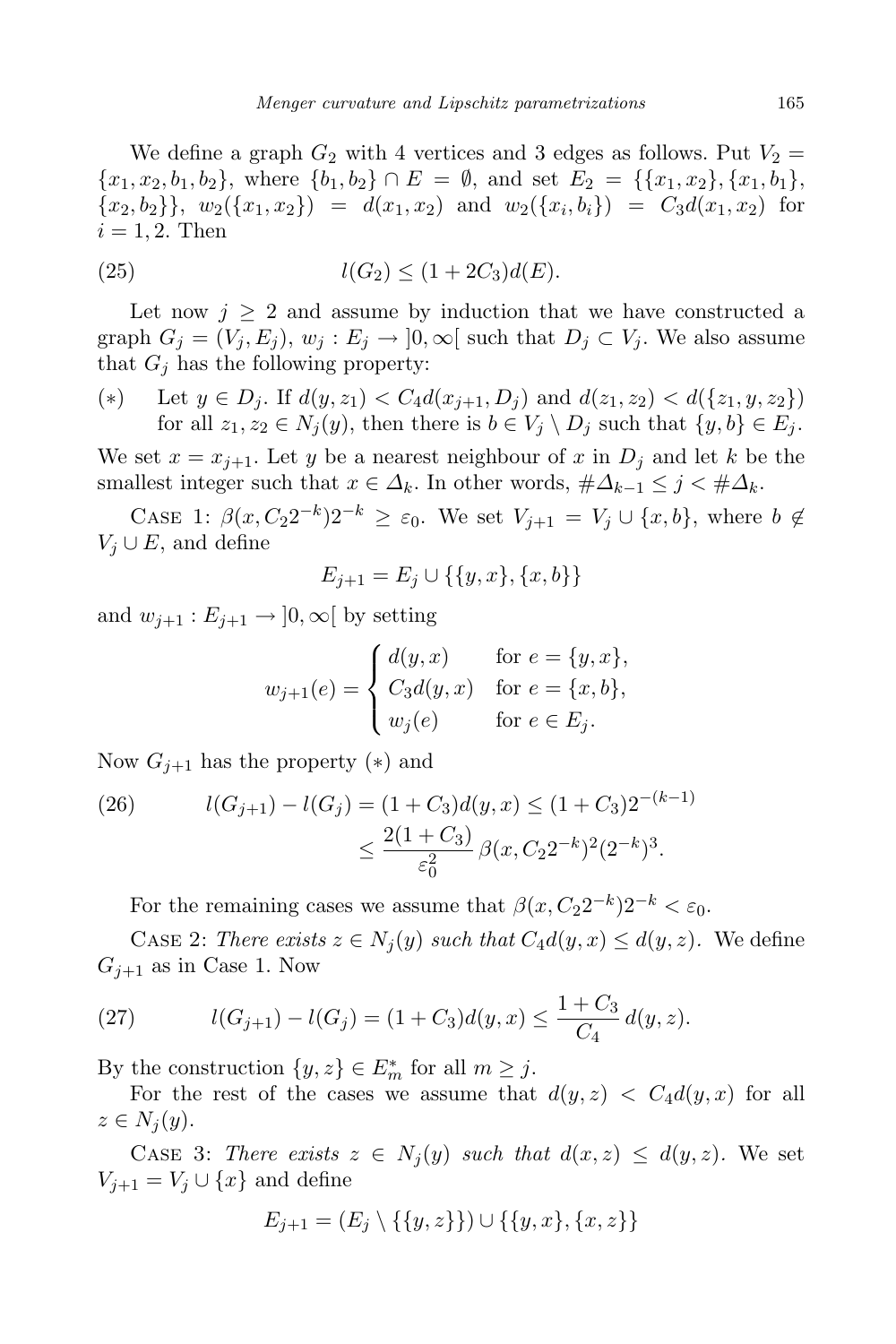and  $w_{i+1}: E_{i+1} \to [0, \infty[$  by setting

$$
w_{j+1}(e) = \begin{cases} d(y,x) & \text{for } e = \{y,x\}, \\ d(x,z) & \text{for } e = \{x,z\}, \\ w_j(e) & \text{for } e \in E_j \setminus \{\{y,z\}\}. \end{cases}
$$

By Lemma 5.1,

$$
\begin{aligned} l(G_{j+1}) - l(G_j) &= d(y, x) + d(x, z) - d(y, z) \\ &\le \frac{c(y, x, z)^2}{4} d(y, x) d(x, z) (d(y, x) + d(x, z)) \\ &\le \frac{C_4 (1 + C_4)}{4} c(y, x, z)^2 (2^{-(k-1)})^3 \\ &\le 2C_4 (1 + C_4) \beta(x, C_2 2^{-k})^2 (2^{-k})^3. \end{aligned}
$$

The last inequality holds, because  $C_1 \geq C_2 \geq 2C_4$ .

We next show that  $G_{i+1}$  has the property (\*) at z. Suppose that  $\{z, b\} \notin$  $E_{i+1}$  for all  $b \in V_{i+1} \backslash D_{i+1}$ , which implies that  $\{z, b\} \notin E_i$  for all  $b \in V_i \backslash D_i$ . Suppose further that  $d(z, v) < C_4 d(x_{j+2}, D_{j+1})$  for all  $v \in N_{j+1}(z)$ . Then, since  $d(y, z) < C_4 d(y, x)$ , we have  $d(z, v) < C_4 d(x_{j+1}, D_j)$  for all  $v \in N_j(z)$ . Thus by (\*) there exist  $y', z' \in N_j(z)$  for which  $d(y', z') = d({y', z, z'})$ . If  $y \notin \{y', z'\}$ , then  $y', z' \in N_{j+1}(z)$  and the property  $(*)$  is satisfied at z. Thus we may assume  $y' = y$ . Now  $2^{-k} < d(y, x) \le 2^{-(k-1)}$ ,  $d(x, z) \le d(y, z)$  $C_4d(y, x)$  and  $\max\{d(y, z'), d(x, z')\} \leq d(y, z) + d(z, z') < 2C_4d(y, x)$ . Since  $C_1 \ge C_2 \ge 4C_4$  and  $4C_4\varepsilon_0 \le \sqrt{3}$ , we have  $\{y, x, z, z'\} \in \Omega(\delta)$ , where

$$
\delta \ge \sqrt{1 - 4C_4 \varepsilon_0^2} \ge \frac{2C_4}{2C_4 + 1}.
$$

Since now  $yxz$  and  $yzz'$ ,  $\{y, x, z, z'\}$  has an order by Lemma 2.2. Thus  $d(x, z') = d({x, z, z'})$  and  $(*)$  is satisfied at z. Similarly we see that it is satisfied at y.

CASE 4:  $d(y, z) < d(x, z)$  for all  $z \in N_i(y)$ . We first show that there exists  $b \in V_j \setminus D_j$  such that  $\{y, b\} \in E_j$ . Suppose this fails. Now  $d(y, v)$  $C_4d(y, x) = C_4d(x_{j+1}, D_j)$  for all  $v \in N_j(y)$ . Thus by  $(*)$  there are  $z_1, z_2 \in$  $N_i(y)$  such that  $d(z_1, z_2) = d({z_1, y, z_2})$ . Since  $C_1 \ge C_2 \ge 2(1 + C_4)$  and  $4C_4\varepsilon_0 \leq \sqrt{3}$ , we have  $\{z_1, x, y, z_2\} \in \Omega(\delta)$ , where

$$
\delta \ge \sqrt{1 - 4C_4^2 \varepsilon_0^2} \ge \frac{2C_4}{2C_4 + 1}.
$$

Since now  $xyz_1$  and  $xyz_2$ , it follows from Lemma 2.2 that  $yz_1z_2$  or  $yz_2z_1$ , which is a contradiction.

We set  $V_{j+1} = V_j \cup \{x\}$  and define

$$
E_{j+1} = (E_j \setminus \{\{y, b\}\}) \cup \{\{y, x\}, \{x, b\}\}\
$$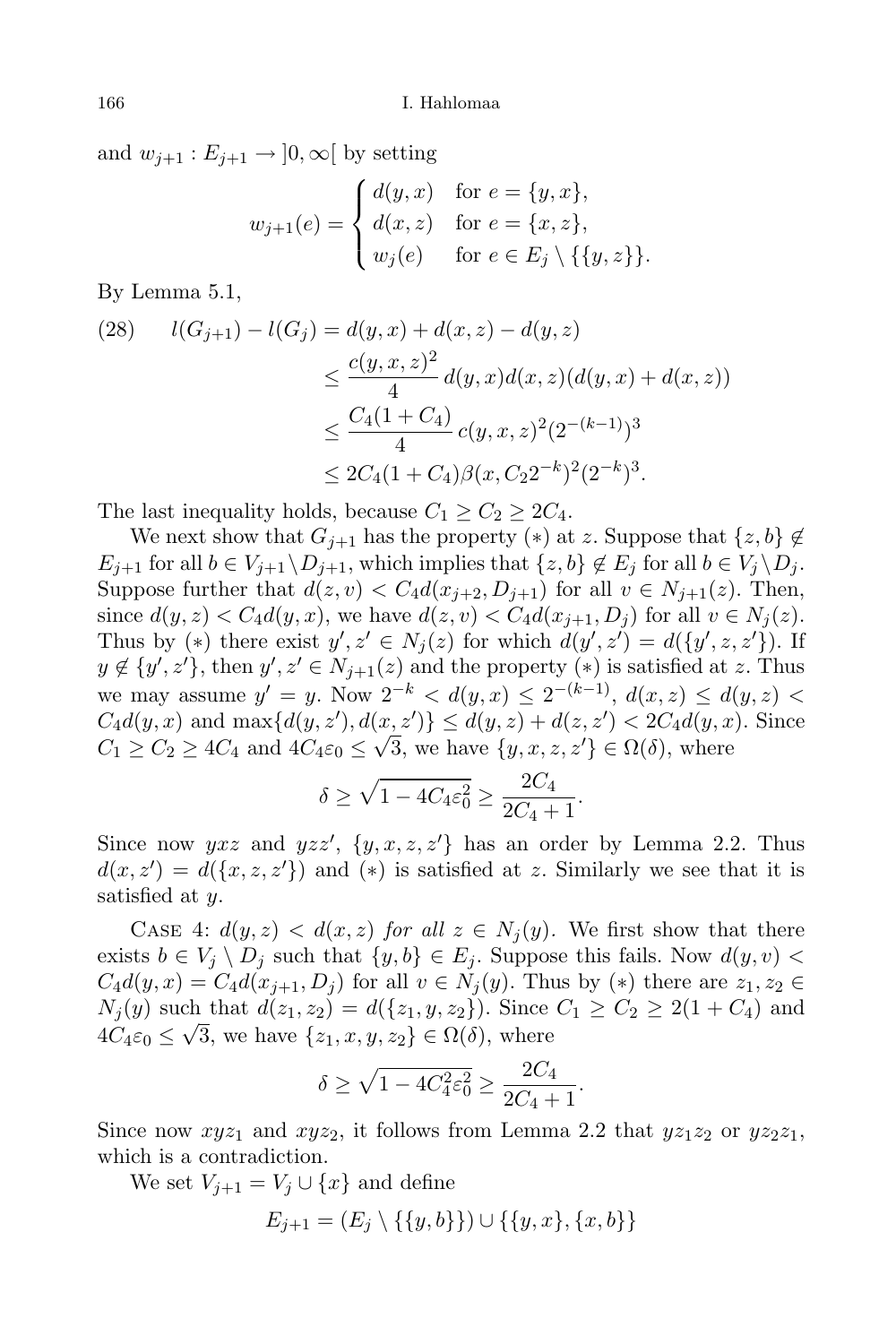and  $w_{i+1}: E_{i+1} \to [0, \infty[$  by setting

$$
w_{j+1}(e) = \begin{cases} d(y,x) & \text{for } e = \{y,x\}, \\ w_j(\{y,b\}) & \text{for } e = \{x,b\}, \\ w_j(e) & \text{for } e \in E_j \setminus \{y,b\}. \end{cases}
$$

Now

(29) 
$$
l(G_{j+1}) - l(G_j) = d(y, x) \leq \frac{w_j(\{y, b\})}{C_3}.
$$

Since  $d(x, z) = d({x, y, z})$ , the property (\*) is satisfied at y. For all  $m \geq j$ there is  $z \in D_m$  such that  $\{z, b\} \in E_m$  and  $w_m(\{z, b\}) = w_i(\{y, b\})$  by the construction.

By iterating the above algorithm, we construct a sequence  $(G_i)$  of graphs. Let  $n_0$  be the smallest integer such that  $\#\Delta_{n_0} \geq 2$ . For all  $n \geq n_0$  we define  $T_n = G^*_{\# \Delta_n}.$ 

Since  $289(1-4\varepsilon_0^2)^3 \ge 225$ , for any  $y \in E$  and k Case 2 applies at most to four points in  $B(y, 2^{-k+1}) \cap \Delta_k$  by the calculation at the beginning of the proof. Thus by (27) and the remark after it,

(30) 
$$
\sum_{j \in Y_m} \sum_{e \in E_j \setminus E_{j-1}} w_j(e) \le 2\left(1 + \sum_{i=0}^{\infty} 2^{-i}\right) \frac{4(1+C_3)}{C_4} l(G_m^*)
$$

$$
= \frac{24(1+C_3)}{C_4} l(G_m^*)
$$

for all  $m \geq 3$ , where  $Y_m = \{j \in \{3, \ldots, m\} : \text{Case 2 applies to } x_j\}.$ 

We now show that for any fixed  $b \in \bigcup_j (V_j \setminus D_j)$  for all k Case 4 can occur at most for three points in  $\Delta_k$ . Suppose this fails for some k and let  $\#\Delta_{k-1} < i_1 < i_2 < i_3 < i_4 \leq \#\Delta_k$  and  $i_0 < i_1$  be such that  $\{x_{i_l}, b\} \in E_{i_l}$ for  $l = 0, \ldots, 4$ . Now  $x_{i_l} x_{i_{l+1}} x_{i_{l+2}}$  for  $l = 0, 1, 2$ . Namely, if this is not true for some  $l \in \{0, 1, 2\}$ , there exists a nonempty set  $\{y_1, \ldots, y_p\} \subset D_{i_{l+2}-1}$ such that  $y_p x_{i_{l+1}} x_{i_{l+2}}$ ,  $x_{i_l} y_1 x_{i_{l+1}}$  and  $y_q y_{q+1} x_{i_{l+1}}$  for  $q = 1, ..., p-1$ . Since  $2^{-k} < d(z_1, z_2) \leq 2^{-k+3}$  for all  $z_1, z_2 \in \{x_{i_0}, x_{i_1}, x_{i_2}, x_{i_3}, x_{i_4}, y_1, \ldots, y_p\} \subset$  $B(x_{i_2}, 2^{-k+2}), \ \beta(x_{i_2}, C_2 2^{-k}) 2^{-k} < \varepsilon_0, C_1 \geq C_2 \geq 4$  and  $8\varepsilon_0 \leq \sqrt{3}$ , we have  $\{x_{i_0}, x_{i_1}, x_{i_2}, x_{i_3}, x_{i_4}, y_1, \ldots, y_p\} \in \Omega(\delta)$ , where  $\delta \geq \sqrt{1 - 16\varepsilon_0^2}$ . Since  $\delta^3 \geq 31/33, \{x_{i_0}, x_{i_1}, x_{i_2}, x_{i_3}, x_{i_4}, y_1, \ldots, y_p\}$  has an order by Lemma 2.3, from which we conclude  $x_{i_l} x_{i_{l+1}} x_{i_{l+2}}$ . Since  $\max\{d(x, D_{i_1-1}) : x \in \Delta_k\}$  $= d(x_{i_1}, x_{i_0}) < d(x_{i_2}, x_{i_0}),$  there is  $z \in D_{i_1-1} \setminus \{x_{i_0}\}$  such that  $d(x_{i_2}, z)$  $\leq d(x_{i_1}, x_{i_0})$ . As above,  $\{x_{i_0}, x_{i_1}, x_{i_2}, x_{i_3}, x_{i_4}, z\}$  has an order by Lemma 2.3. Since  $d(x_{i_l}, x_{i_{l-1}}) = d(x_{i_l}, D_{i_l-1})$  for  $l = 1, ..., 4$ , we must have  $x_{i_0}x_{i_1}x_{i_2}x_{i_3}x_{i_4}z$ . From this we get  $d(x_{i_2}, z) \geq d(x_{i_2}, x_{i_3}) + \delta d(x_{i_3}, x_{i_4}) +$  $\delta d(x_{i_4}, z) > (1 + 2\delta)2^{-k} > 2^{-(k-1)} \ge d(x_{i_1}, x_{i_0}),$  which is a contradiction.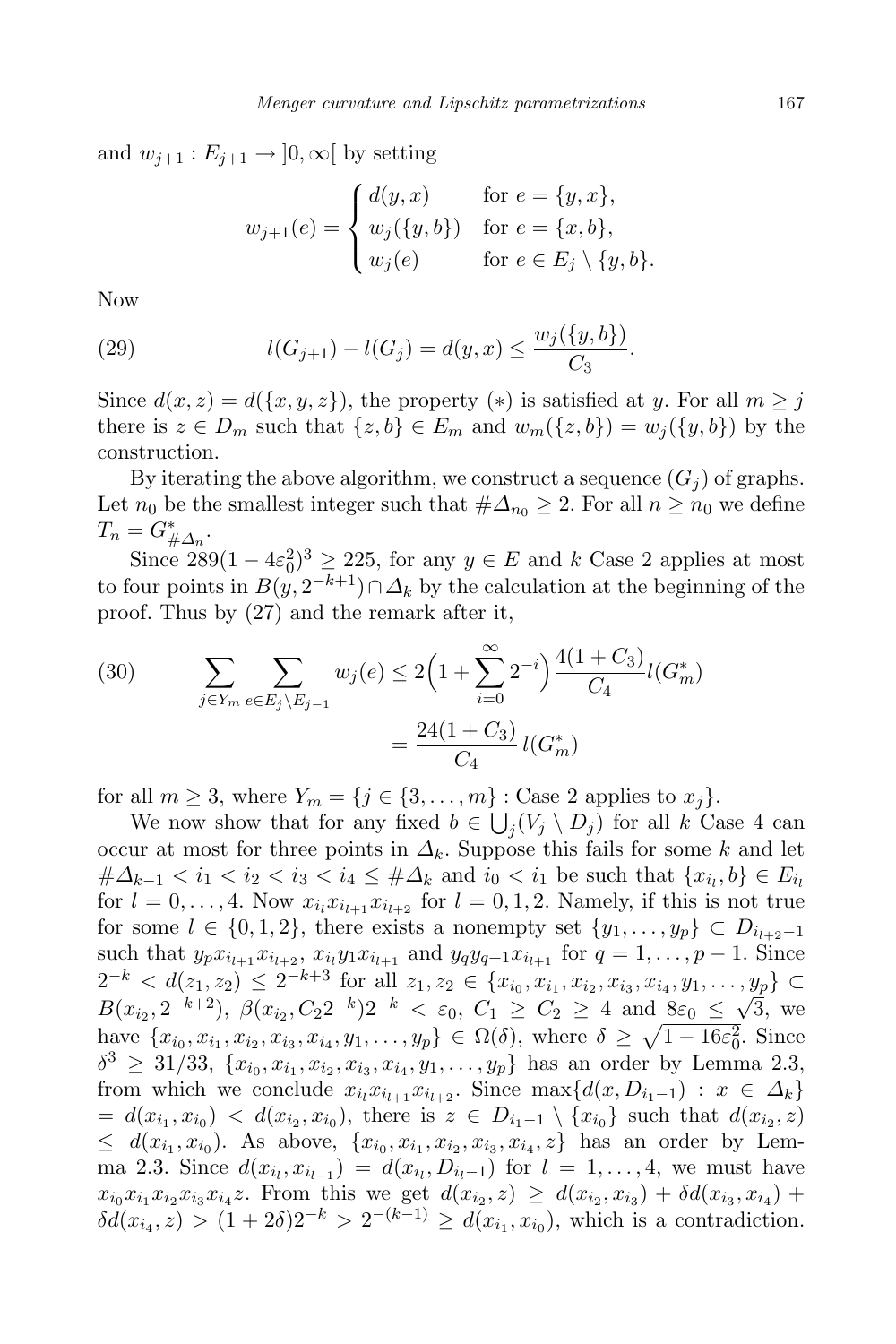Thus by (29) and the remark after it,

(31) 
$$
\sum_{j \in Z_m} \sum_{e \in E_j \setminus E_{j-1}} w_j(e) \le \left(1 + \sum_{i=0}^{\infty} 2^{-i}\right) \frac{3}{C_3} \left[l(G_m) - l(G_m^*)\right]
$$

$$
= \frac{9}{C_3} \left[l(G_m) - l(G_m^*)\right]
$$

for all  $m \geq 3$ , where  $Z_m = \{j \in \{3, \ldots, m\} : \text{Case 4 applies to } x_j\}.$ 

Using the estimates (25), (26), (28), (30) and (31), we get for all  $n \ge n_0$ ,  $l(T_n) \leq (1 + 2C_3)d(E)$ 

$$
+\max\left\{\frac{2(1+C_3)}{\varepsilon_0^2}, 2C_4(1+C_4)\right\}\sum_{k=n_0}^{n} \sum_{x\in\Delta_k\setminus\Delta_{k-1}} \beta(x, C_2 2^{-k})^2 (2^{-k})^3
$$
  
+ 
$$
\frac{24(1+C_3)}{C_4}l(T_n) + \frac{9}{C_3}[l(G_{\#\Delta_n}) - l(T_n)] - [l(G_{\#\Delta_n}) - l(T_n)].
$$

Since  $C_3 \geq 9$ ,  $C_4 > 24(1+C_3)$  and the net  $(\Delta_k)_k$  is arbitrary, we have an absolute constant C such that  $2l(G_j^*) \leq C(\beta(E) + d(E))$  for all  $j \geq 2$ . This means that for every j we have a 1-Lipschitz surjection from  $A_i$  to  $D_i$ , where  $A_j \subset [0, C(\beta(E) + d(E))]$ . Using Lemma 5.2 we get the result.

Acknowledgements. The author wishes to thank Professor Pertti Mattila for useful suggestions and for reading the manuscript.

## References

- [1] L. M. Blumenthal, Theory and Applications of Distance Geometry, Clarendon Press, Oxford, 1953.
- [2] L. M. Blumenthal and K. Menger, Studies in Geometry, W. H. Freeman, 1970.
- [3] G. David, Unrectifiable 1-sets have vanishing analytic capacity, Rev. Mat. Iberoamericana 14 (1998), 369–478.
- [4] G. David and S. Semmes, Singular integrals and rectifiable sets in  $\mathbb{R}^n$ , Astérisque 193 (1991).
- [5] P. W. Jones, Rectifiable sets and the traveling salesman problem, Invent. Math. 102  $(1990), 1-15.$
- [6] J.-C. Léger, Rectifiability and Menger curvature, Ann. of Math. 149 (1999), 831–869.
- [7] P. Mattila, M. S. Melnikov and J. Verdera, The Cauchy integral, analytic capacity, and uniform rectifiability, Ann. of Math. 144 (1996), 127–136.
- [8] M. S. Melnikov, Analytic capacity: discrete approach and curvature of measure, Sb. Math. 186 (1995), 827–846.
- [9] K. Menger, Untersuchungen über allgemeine Metrik, Math. Ann. 100 (1928), 75–163.
- $[10] \quad -$ , Untersuchungen über allgemeine Metrik. Vierte Untersuchung. Zur Metrik der Kurven, ibid. 103 (1930), 466–501.
- [11] K. Okikiolu, *Characterization of subsets of rectifiable curves in*  $\mathbb{R}^n$ , J. London Math. Soc. 46 (1992), 336–348.